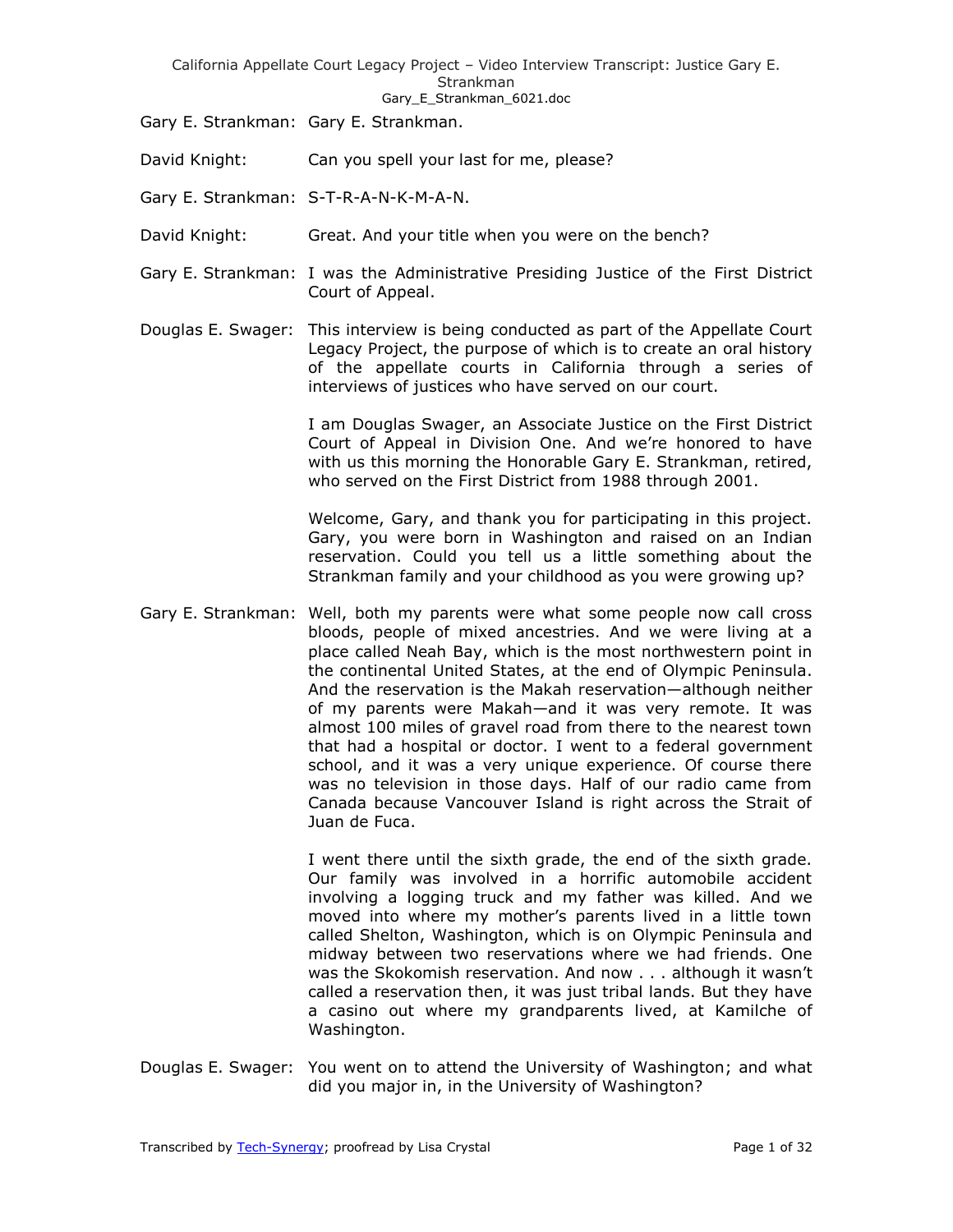- Gary E. Strankman: Well, I went in a two-step process. I first went to Willamette University in Salem, Oregon. And I was put on probation there because a friend of mine and I, during what was then a compulsory chapel, let a bag of marbles down, and they rolled all the way to the front during the Lord's prayer. And people took umbrage at that and the dean put me on probation. And a friend of mine and I—not the guy who let the marbles  $q_0$  another friend and I decided we'd just go to the University of Washington and be a little more anonymous. So I transferred up there my sophomore year, and I majored in English literature and had a minor in English history.
- Douglas E. Swager: Why did you decide to major in English?
- Gary E. Strankman: I decided that because one, I didn't know what I wanted to do and didn't know what I wanted to major in. But when I was at Willamette, at the end of the first semester my freshman English teacher said that he wanted me to transfer to a different section—that he felt that the fellow that taught the other section would be much better suited to me. And he did, and it turned out to be true; Dr. Baker and I became lifelong friends. And he had a Ph.D. from Harvard and studied under Alfred North Whitehead at Harvard, and he was on—in fact, Whitehead was on his Ph.D. committee. So he kind of influenced me into going into English, I think.
- Douglas E. Swager: At that time did you have any thought about pursuing a legal career?
- Gary E. Strankman: I don't really know; but I will tell you the story of how I got into law school. The reason I say I don't know is as early as second grade, my second-grade teacher told my parents that I ought to become a lawyer.

## $(00:05:04)$

I didn't know that till some time later, and I don't think it had any influence on my decision at all. But what really motivated me was I was in my last year at the University of Washington and I was planning on going to graduate school in English, and an uncle of mine who had owned a logging company down in Oregon told me that he wanted me to come down to the Benson Hotel and meet him and a friend in Portland.

So I took a little train over to where my mother lived, borrowed her 1957 Chevrolet, and drove down to Portland. And this fellow was there with my uncle and they talked to me. My uncle had never graduated from high school but was extremely successful. They talked to me for a while, and it was obvious the lunch was wrapping up, and the other fellow told my uncle, "He'll do," and he left. So my uncle said to me, "What are you going to do?" And I said, "Well, I'm going to go to graduate school, probably at the University of Washington, in English."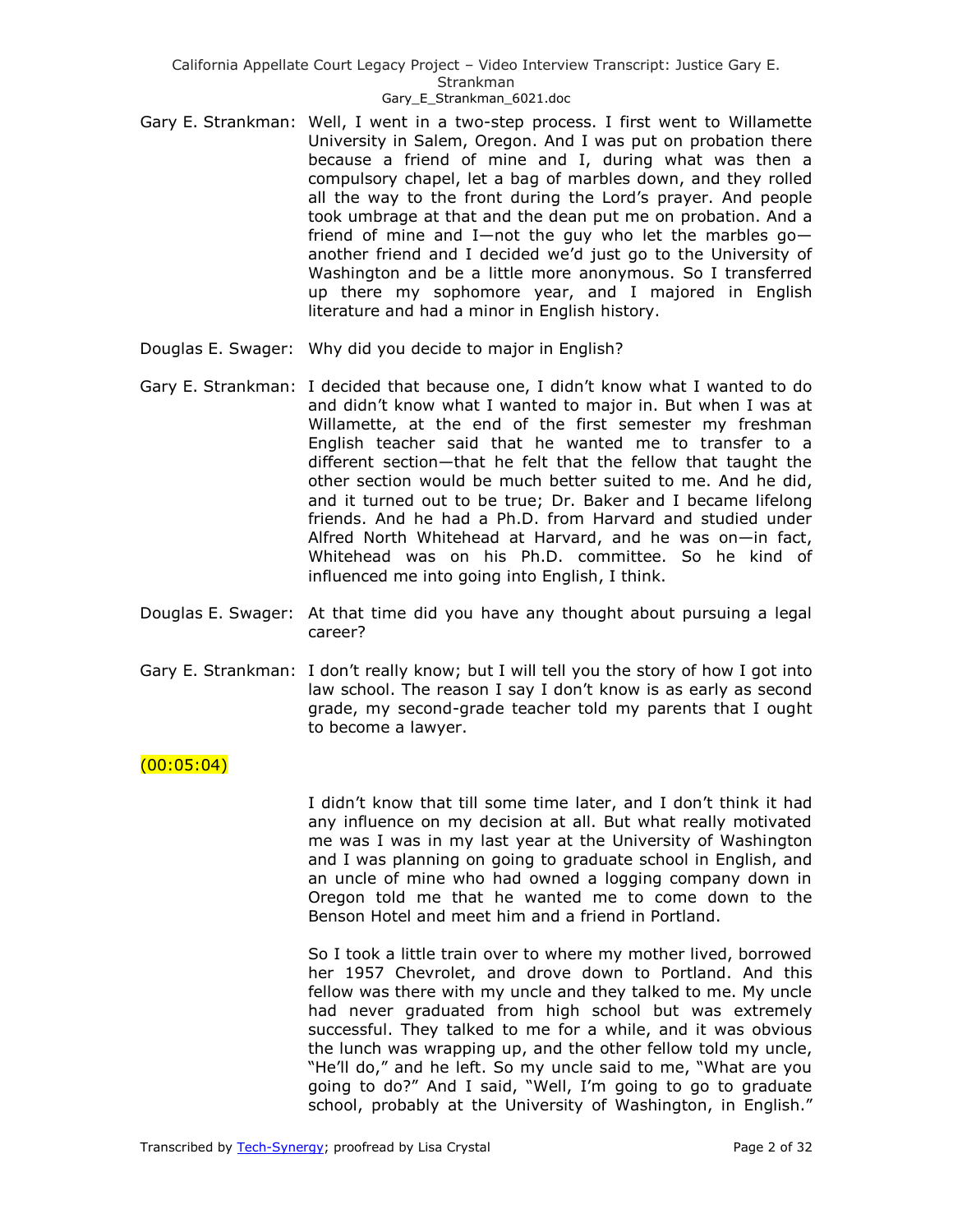## Gary E Strankman 6021.doc

And he used some expletives I won't use here, but he basically said any damn fool, including a woman *[laughing],* can be an English teacher; and if you think our family is going to give you any money to become an English teacher, you can forget it. Now, if you want to go to law school, I'll help you, but if you're going to go to graduate school in English, forget it.

So I went back to Washington, decided I'd better become a lawyer. And he told me three schools to apply to, and I applied to all three. I was admitted to Boalt, and he found out from this—it turned out the other fellow was a lawyer—where I should apply. And I got admitted to Boalt, and so I went to Boalt Hall.

- Douglas E. Swager: What other law schools did you apply to?
- Gary E. Strankman: I applied to Harvard, and this happened—my uncle didn't know anything about anything. It happened—in those days of course you didn't have prep classes for the LSAT or any of that—but I could only take one LSAT test because it was at the end of the time. So by the time I got my applications in I was way behind everybody else, and I got admitted to Harvard provisionally; if somebody dropped out I guess they'd let me in. Stanford, amazingly enough, I never heard from, I never got a reply back from them at all. I never got a yes, no, or a maybe back from Stanford. But Boalt admitted me, and I wanted to go to Boalt anyway; so I was perfectly happy.
- Douglas E. Swager: You obtained your law degree from Boalt in 1966. So for your three years at Boalt, that was sort of a tumultuous period in Berkeley. I was an undergrad there at that time. What was going on in the campus? Did that have any impact on you, coming from a pretty remote area in Washington?
- Gary E. Strankman: I don't know if that had anything to do with it, but I actually participated in the free speech movement. I sat around the car, the infamous car. John Taylor, who his father was the publisher of the *Boston Globe,* was in our class. And one night John and I were sitting in the administration building, and I went back to the apartment and he decided to stay. Next thing I know I got a call and had to borrow a friend, go out to Santa Rita and bail John out of jail. And subsequent to that I found out that guys like Ed Meese were on the other side, who I now know; and it was sort of ironic that I was sitting there in the group at that time.
- Douglas E. Swager: Did you have any favorite professor at Boalt or any favorite classes?
- Gary E. Strankman: Yeah, I did. My favorite professor at Boalt was Bob Cole, and I still know Bob. In fact, I ran into him and a woman professor that he goes out with occasionally at Cafe Rouge here about six weeks ago. And I sent him . . . I bought whatever they were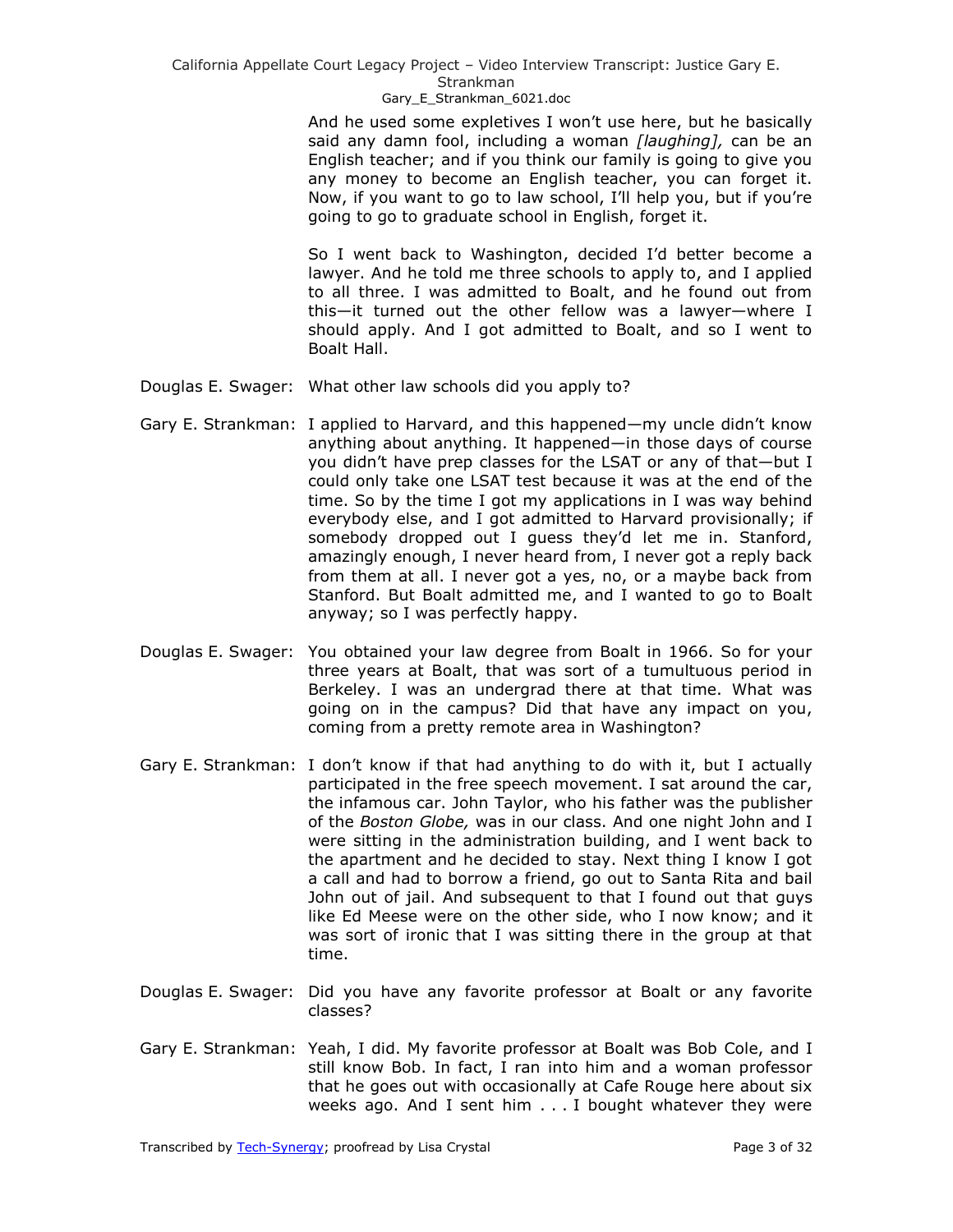> having at the bar—and they had some finger food—and told them it was from a grateful student of the class of '66. And Bob, being the kind of guy he is, he jumped out of the seat, walked right down, and said "Hello, Gary!" So we knew each other.

Douglas E. Swager: You were admitted at the bar in 1967. What was your first legal job right out of law school?

# $(00:10:05)$

Gary E. Strankman: I really didn't have a legal job when I first got out of law school. When I first got out of law school I thought maybe I'd want to go up to Oregon and practice law, and then that didn't really pan out. So I came back down, I took the California bar. In the meantime I'd been admitted to a master's program in English literature, so I still liked English at that time. So I actually was admitted to the bar and still finishing my master's program and then I met a fellow named Eugene Swann, who ran the Contra Costa Legal Services Foundation, at a Christmas party. And he asked me what I was doing and at that time I was just preparing for my orals. He said, "Well, why don't you come out and work part-time for me?" So I did, and I was only there for about a month on a volunteer, part-time basis and they hired me. And I was there.

> And at that time Murphy was a senator from California, and there was an attempt to shut down legal services foundations; and Eugene Swann called all of us into his office. There were only about 10 of us, I guess. He said he was going to talk to each of us because he thought that they would pull the funding on the program; we'd better start looking for other jobs. He brought me in and he says, "You know, after watching you, I worked at the Contra Costa County DA's office and I think you'd make a good district attorney. I think you'd be a good trial lawyer. So why don't you apply there?"

> And I applied. And at that time the public defender and the DA, who was the county counsel at one office . . . but the chief deputy–criminal and the chief deputy–civil and the public defender all interviewed us, and it was the day after Bobby Kennedy was shot. And I was in no real great mood for that interview, and you couldn't shade anything anyway. And the chief deputy–criminal found out that I had belonged to the American Civil Liberties Union—which will come as a shock for a lot of people—when I was in college. He decided that he didn't want to hire me.

> So things drug on until September, and I got a call from him and he said he wanted to meet me in Richmond. He said he really didn't want to hire me, but they'd hired everybody else on the list. There was less than, I think, 25 people, and he didn't want to hire me because of the ACLU thing, but the civil service wouldn't let him—at that time that whole office was civil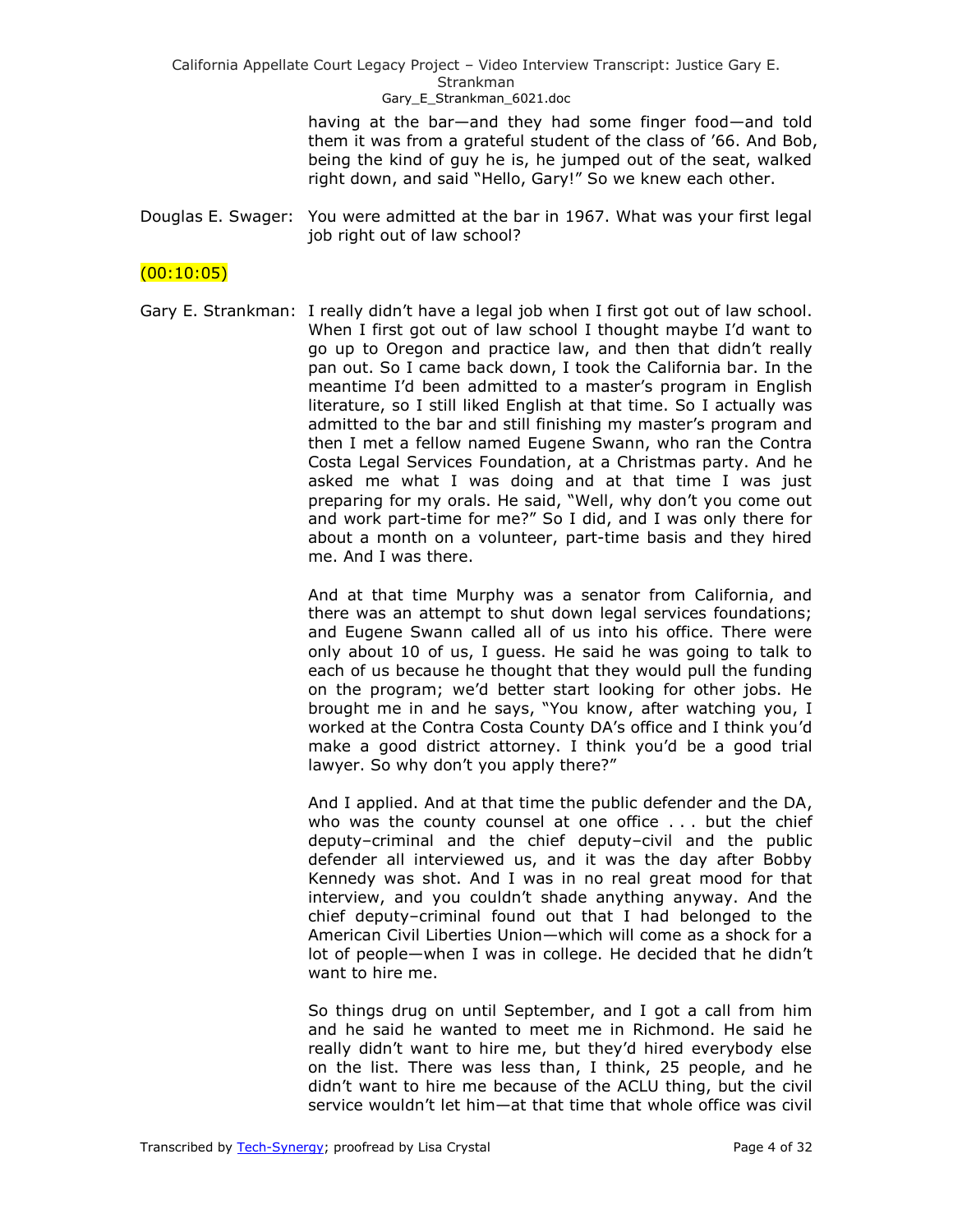Gary E Strankman 6021.doc

service, as you remember, Doug; you were in it. *[laughing]* They wouldn't let him run another list, and they had to have a body. So they hired me and stuck me in the Richmond DA's office, and that's how I ended up there.

- Douglas E. Swager: That was a good move.
- Gary E. Strankman: Yeah, I don't know if he thought it was good. I later turned out to be his boss, so I don't know if he thought that was a good move or not. *[laughing]*
- Douglas E. Swager: How large was the Contra Costa District Attorney's Office when you first joined it?
- Gary E. Strankman: I'm not really sure. The Richmond office had about 12 deputies at it, I think, at that time, because at that time it was county counsel and the DA's office; it hadn't split up yet. And frankly, West County people never went out to Martinez. And I don't know—except for maybe one or two training sessions—that I ever went out there. But I would guess there were probably no more than 25 to 30 people at the most in that office.
- Douglas E. Swager: How long had you been in the DA's office before you had your first jury trial?
- Gary E. Strankman: I can't tell you for sure, but I'm almost certain it was less than a week.
- Douglas E. Swager: Do you remember that trial?
- Gary E. Strankman: No, I really don't. I remember I won, which is probably a bad thing because it gets you off on the wrong foot. But I don't even remember what court it was in; I couldn't tell you.
- Douglas E. Swager: Now, you stayed in the district attorney's office until 1980; you became chief assistant in 1978?
- Gary E. Strankman: That sounds about right, yeah.
- Douglas E. Swager: Are there any particular cases that stand out in your mind that you prosecuted during your time in the DA's office?
- Gary E. Strankman: Not particularly. I mean, I think I've always looked at cases as being the most important case to the people involved at that time, and I've never thought about ranking them in my own mind as to which ones are more important than others or which ones are particularly standout. I enjoyed my time in the DA's office a lot.

## $(00:15:09)$

I mean, I've told people many times that being the head of the Richmond DA's office is the best job I ever had. And I'm not so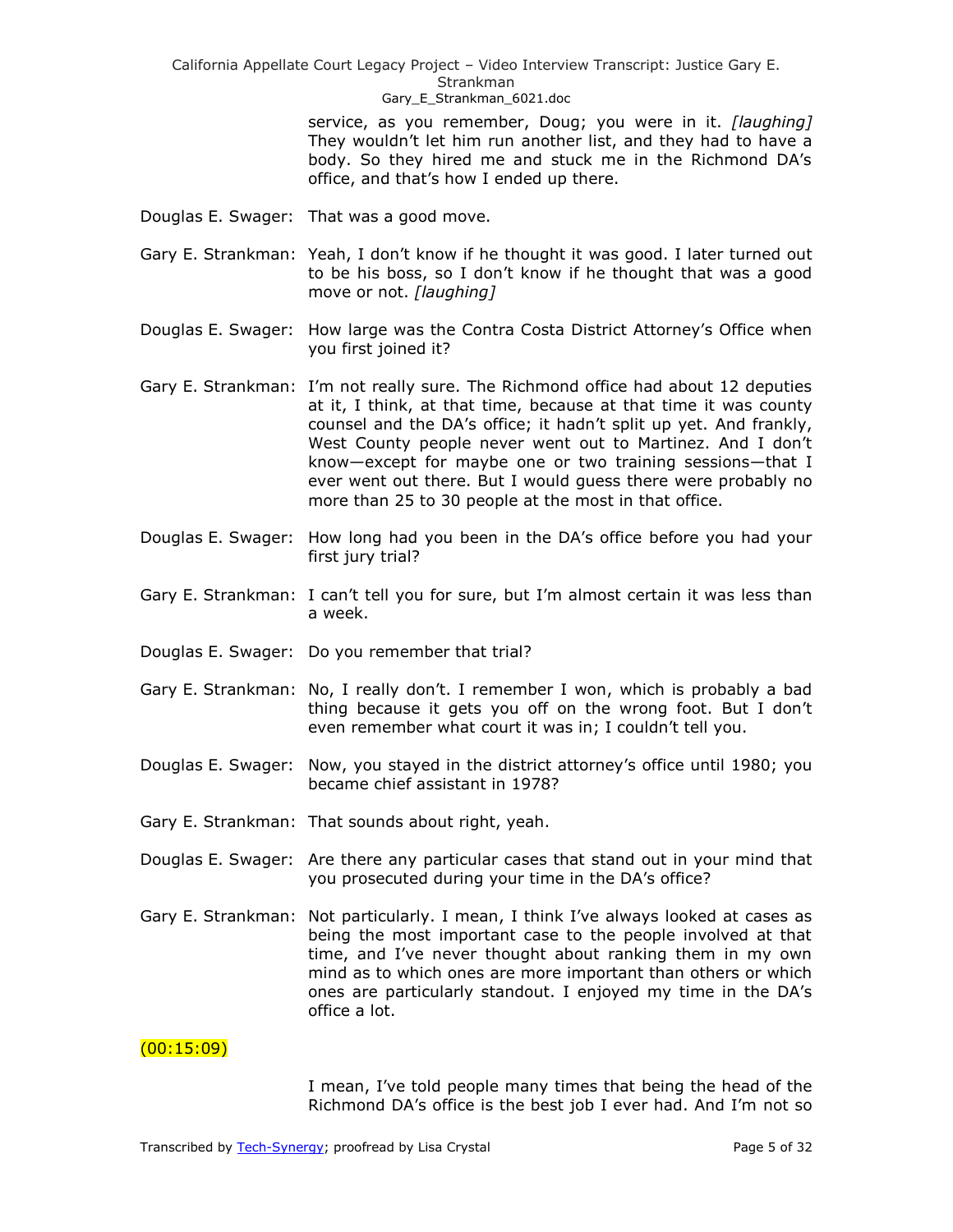> sure that that isn't true. I really enjoyed working in the DA's office, but I don't remember particular cases. Somebody, if they asked me about a case I've prosecuted, I could probably tell you about it; but I don't really, I don't think that way.

- Douglas E. Swager: In 1980 you decided to make a career change and run against a superior court judge in Contra Costa County. What led you to make that decision? It was at that time a big decision in Contra Costa County; it was not something that was normally done in the county to have someone run against a sitting judge.
- Gary E. Strankman: Well, I had become the chief assistant and Prop 13 had hit. And Gary Yancey, who later became the DA of Contra Costa County, was probably my best friend at that time. And Gary had left the office and he wanted to come back and the only way we could get him back was for me to give up my civil service position. I was an assistant district attorney; that was my civil service position. The chief assistant, he served at the pleasure of the DA. So I gave up that position so we could get Gary Yancey back into the office, which meant that I was serving at the pleasure of the District Attorney Bill O'Malley, which was fine. I mean, he was a good friend of mine, we had no problems. But I had no real job security at that point. And Mike Phelan had been the chief assistant just before I was, and he had left and ran for municipal court judge and won the judgeship out in Walnut Creek, in '77 I think the election was. And I think he took office in '78, which is why I became the chief assistant in '78. I actually served as chief assistant.

Once he started running Bill asked me to perform the function of chief assistant, and Mike went out and ran the Concord office. So Bill was going to obviously be the DA for some time, and I was ambitious—I had a young family, I wanted to do more. And I was sitting there one day—this will also come as a surprise to some people—and a political operative for the Teamsters Union came into my office. He said that they were going to run, they were trying to run, someone against Judge Calhoun. And that they had approached—and I won't tell you the name, but named two prominent lawyers, one of whom I know you know very well. And they declined to do it. So he asked me if I would do it. I'm always about the last guy asked to do anything; it's a pattern in my life you can see developing here.

But anyway, I said, "Well, give me a weekend at least." So I talked to Dick Rainey, I talked to Bill O'Malley; Dick Rainey was the sheriff at that time, later became the state senator from Contra Costa County. And talked to my wife, and I begged for another week. I went down to the DA's convention, which was being held in connection with the Bar Association Annual Meeting. And somehow—not from me, but I suspect from the Teamsters or some of the people I was talking to for advice the word had gotten out that I was considering running for the judgeship against Calhoun. And I'll never forget this. I walked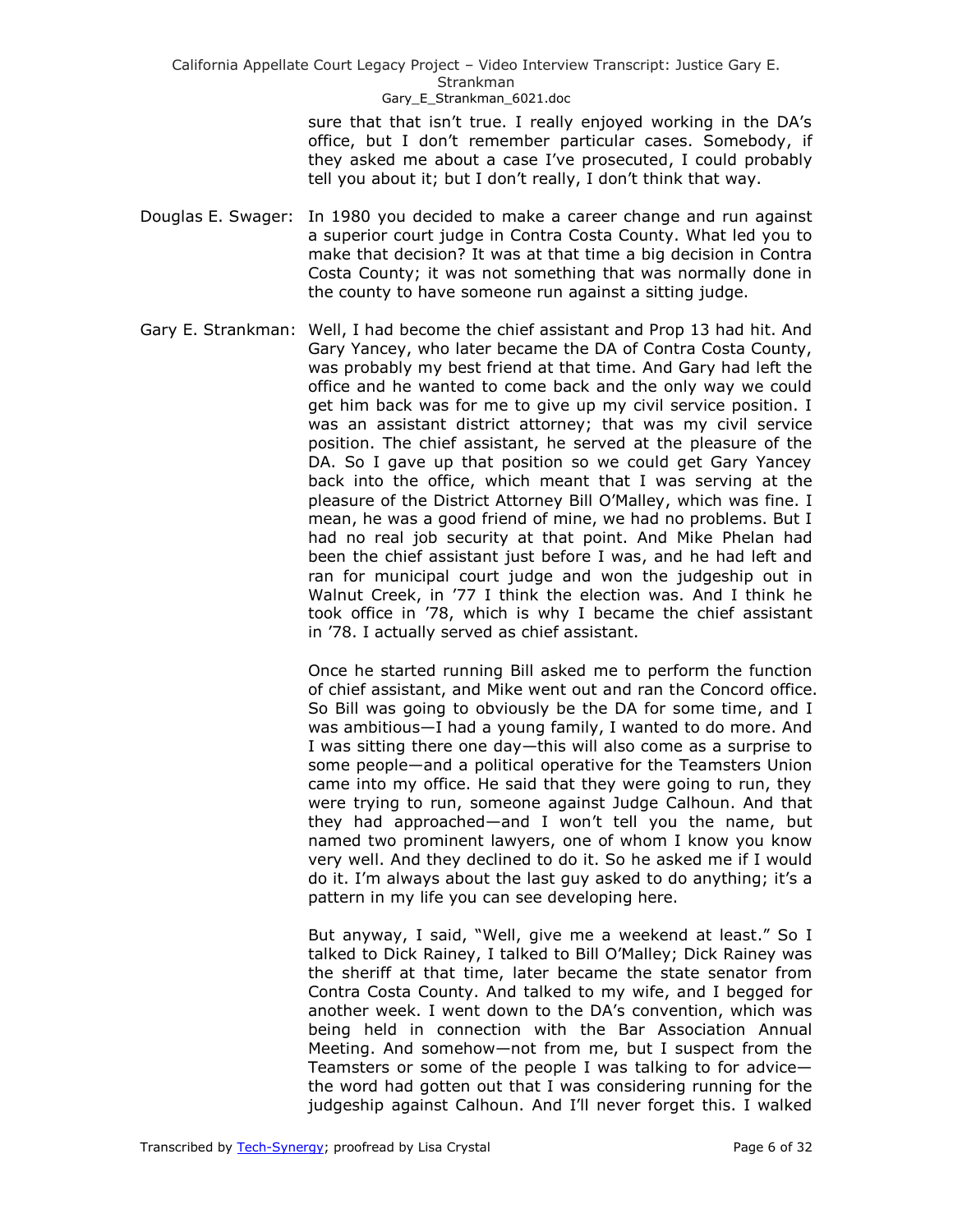Gary E Strankman 6021.doc

up to where the rooftop swimming pool was and there are a couple or three lawyers from Contra Costa in there who had been friends of mine, and they deliberately went to the other end of the pool than wanting anything to do with me, And I thought, you sons of-; I'm going to run. and that's the day I decided to run and I did. *[laughing]* 

Douglas E. Swager: How did you find the campaign experience? It was, as I recall, a pretty hard-fought campaign.

## $(00:20:00)$

- Gary E. Strankman: It was a hard-fought campaign and I got to where I liked it. I took a six-week leave of absence at the end of the campaign, and I walked in every town in Contra Costa County. I literally set a schedule for myself. I'd get up in the morning . . . I knew I couldn't reach every household, but I wanted people to say in every neighborhood, well, they came by here. So I walked in every community in Contra Costa, and I got to know Contra Costa and the people of Contra Costa a lot better than I did even after having been in the DA's office for 12, 13 years. It was a very good experience, and I think it was good preparation for being a judge, going through that experience.
- Douglas E. Swager: There have been some ideas raised about the retention and electoral process for judges in California—in fact, nationwide. Having gone through a hard-fought campaign, do you have any thoughts on whether the system we have here in California is a good system or you think it should be changed?
- Gary E. Strankman: Well, when the counties were smaller when I ran, the judges were known figures; people knew the judges for the most part. And I don't think it's unhealthy to have the people have some say in who's going to be performing a function within the community. And I know as a DA, I ran into some pretty tyrannical judges, both muni and superior, even justice in my day—a couple of whom weren't even lawyers. And the idea that people would have some say in that, I don't see too much wrong with that. My opponent wasn't of that type. He was a very nice fellow; in fact he and I have gotten along very well since then.

But I think if you had an ideal system . . . Maybe some modified federal system would work, but certainly at the trial level where the counties are small and people know each other, I'm not too opposed to the election system. At the appellate court level and the Supreme Court level I'm not so sure, because people vote for the wrong reasons; they don't even really know the names of the people they're voting for. And I'm not overly happy with the system, but I don't feel bad enough about it that I'd try to lead a movement to change it.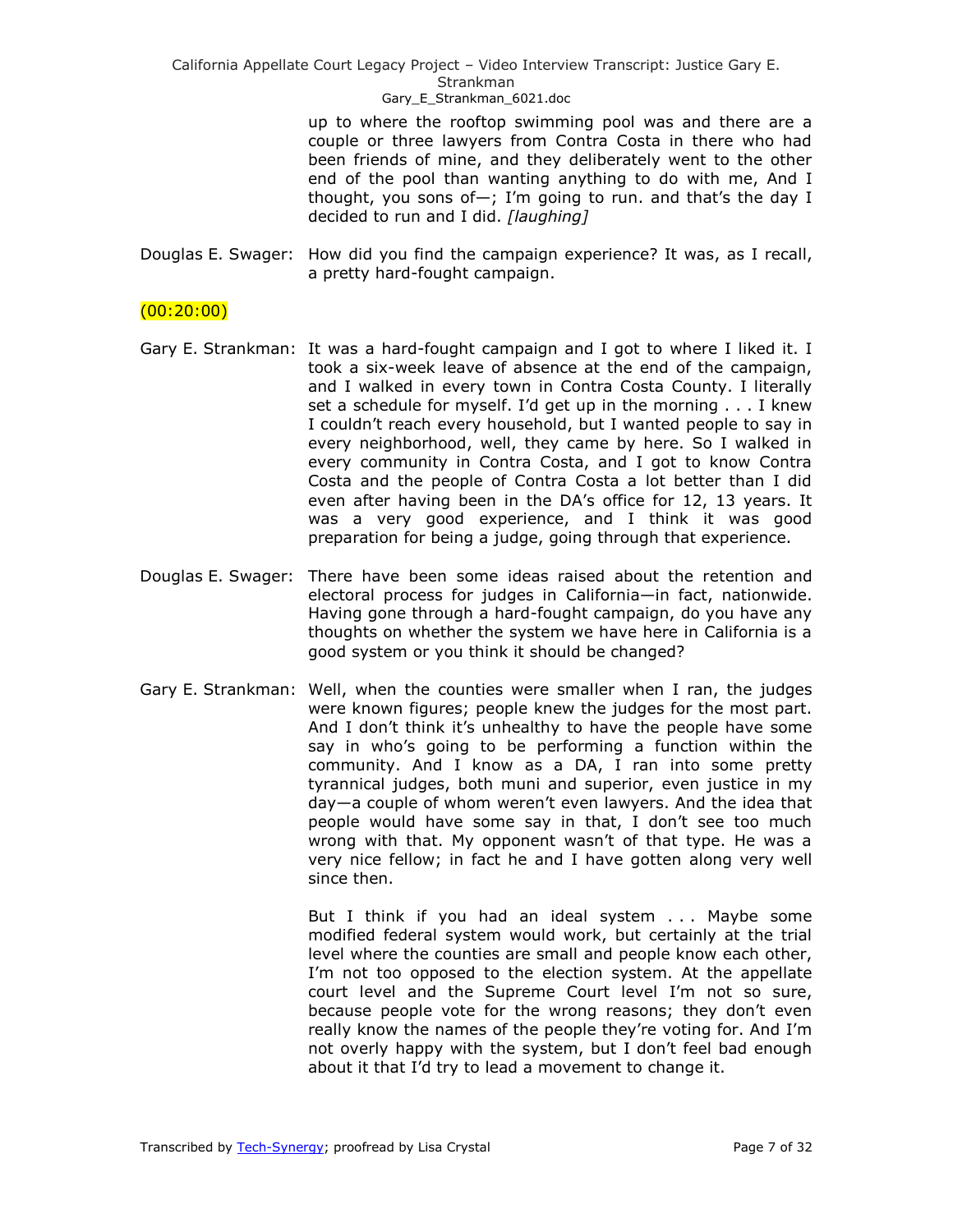- Douglas E. Swager: You were elected by quite a wide margin, as I recall, in that election. What do you attribute that to? Do you have any thoughts on that?
- Gary E. Strankman: I remember the day before the election going to the political editor Pat Keeble, who you know of the *Contra Costa Times,* an almost legendary political figure in Contra Costa. She said to me, "This is going to be a very close election." And I said, "No, it's not." She said, "What do you mean, it's not?" I said, "Dick and I both got our message out there and it's a pretty stark choice, and I think one of us is going to win big. I'm not going to tell you which one I think; I'd like to hope it's going to be me, but one of us is going to win big. It's not going to be a close election." And it wasn't.
- Douglas E. Swager: And what do you think your message was to the voters at that time that apparently hit a chord with them?
- Gary E. Strankman: Well, the problem was that Judge Calhoun had over a number of years been subject to a lot of criticism in the local papers for his criminal sentences. There'd been editorials, letters to the editor, even news articles that placed him in an incredibly unfavorable light. Some of the sentencing was—well, it was kind of shocking and surprising, frankly. And I think that that was at the wave of people wanting a stronger, more lawenforcement-oriented system, and Reagan was running at that time. There was just a more law and order kind of feel, and I think that's what happened.
- Douglas E. Swager: And what was your first assignment on the superior court?

## (00:24:48)

- Gary E. Strankman: I think the first assignment was a general trial assignment in the old veterans building in Martinez, built over a swimming pool where you shared the restroom with all of the litigants and everyone else. I think I may have been put there for a reason. *[laughing]* But I was there, and that was my first assignment.
- Douglas E. Swager: Now, after defeating one of their colleagues how were you accepted by the judges on the superior court?
- Gary E. Strankman: Well, at first I was accepted very warmly by the then–PJ, Pat Herron, who was very gracious, and I would say the bulk of the other judges were. There were probably two judges, maybe three, who had some misgivings about the whole process and weren't sure about it. I think within six months to a year they were very supportive, and I think you probably know their names, one or two of them, turned out to be very good friends of mine.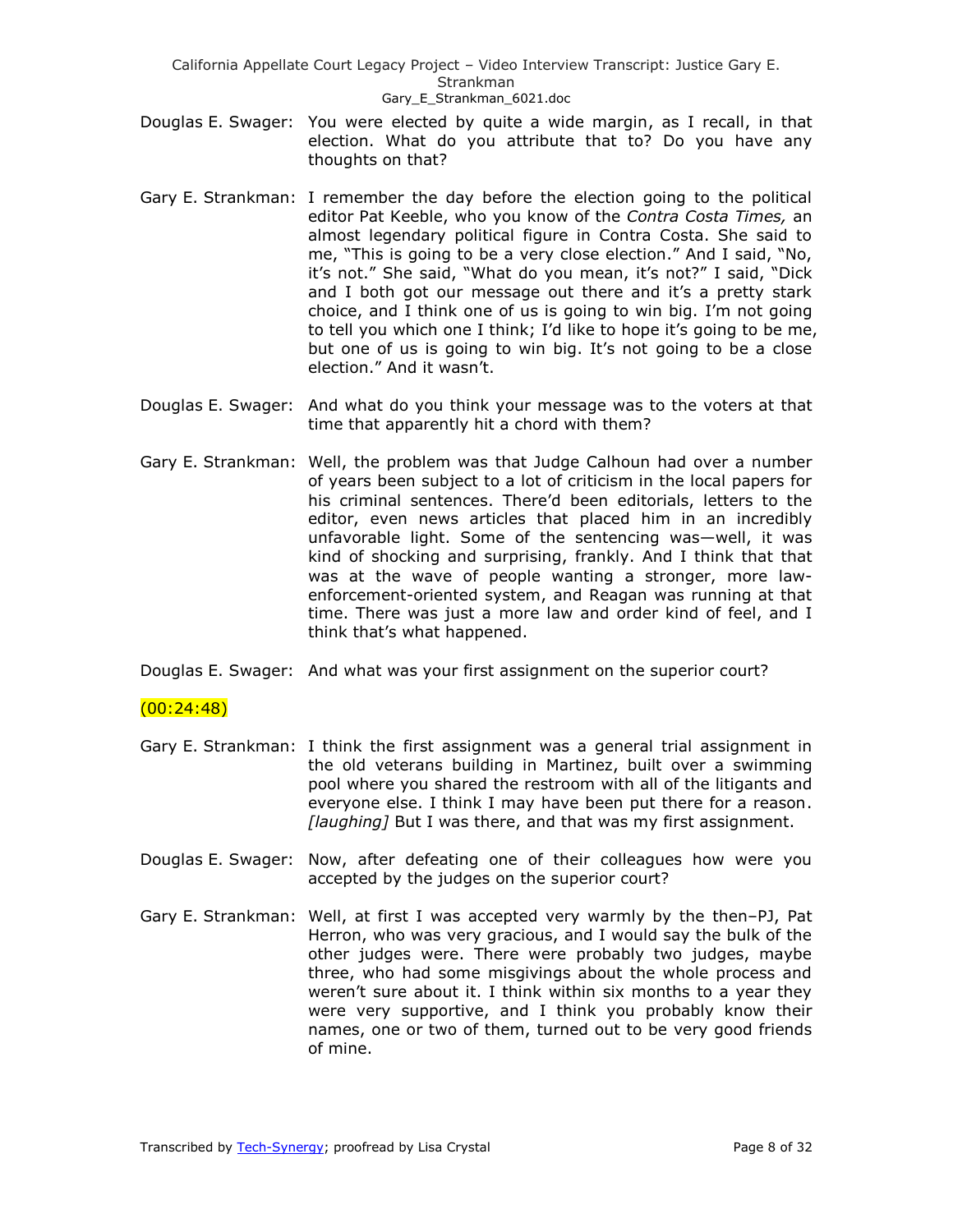- Douglas E. Swager: I was going to ask you about that because one of those judges, Coley Fannin, who was extremely active, as I recall, in supporting Judge Calhoun.
- Gary E. Strankman: Yeah, he was his almost unofficial campaign manager, you might say.
- Douglas E. Swager: And you and Judge Fannin developed a very close relationship. Tell us how that sort of developed after this campaign.
- Gary E. Strankman: I'm not sure how it developed. I suppose it—and I'm guessing here—but I think it really kind of started because both of us had a habit of showing up in Judge Arnason's chambers at 7:00 in the morning and having coffee with Judge Arnason for an hour or so before we went over to the courthouse. I think he, who had always been supportive of me because I had a lot of trials with him, I think we just developed a rapport from that that just continued to grow and grow.
- Douglas E. Swager: Was there any particular judge who you looked to as a mentor or a role model?
- Gary E. Strankman: Yeah, absolutely. In fact, in those days you were assigned a mentor judge. The AOC had a program then where a mentor judge was literally selected for you, and my mentor judge was Bill Channell, who then went to the Court of Appeal here and actually became my unofficial mentor when I came over here. But he was very, very pivotal in that regard; and I'll mention two other names who were, although they were not my mentor judge. It'd be Judge Arnason and Judge Rothenberg. Rothenberg, by the way, is the other judge who had a lot of misgivings about me at first; but he and Judge Arnason often would provide me with different advice but they both gave me good advice.
- Douglas E. Swager: And later on you were to join Judge Channell over on this bench.
- Gary E. Strankman: I did. A. F. Bray, who was the first judge from Contra Costa County on this bench, then Wakefield Taylor, who had been the chief assistant DA and then had been Department Five, which became my department when I went on that court. Then he came over here and became the PJ of Division Two. He had left the court, although I knew Wake very, very well, and he'd always been a kind of mentor to me and I kept his picture in my chambers the whole time I was on this court. He was the second. And then Bill Channell was the third, and if my memory serves I was the fourth judge from Contra Costa. I guess that sort of broke the dam, because since then there's been a lot of us.
- Douglas E. Swager: You served as a trial judge on the bench over there for a number of years. Where there any types of cases that you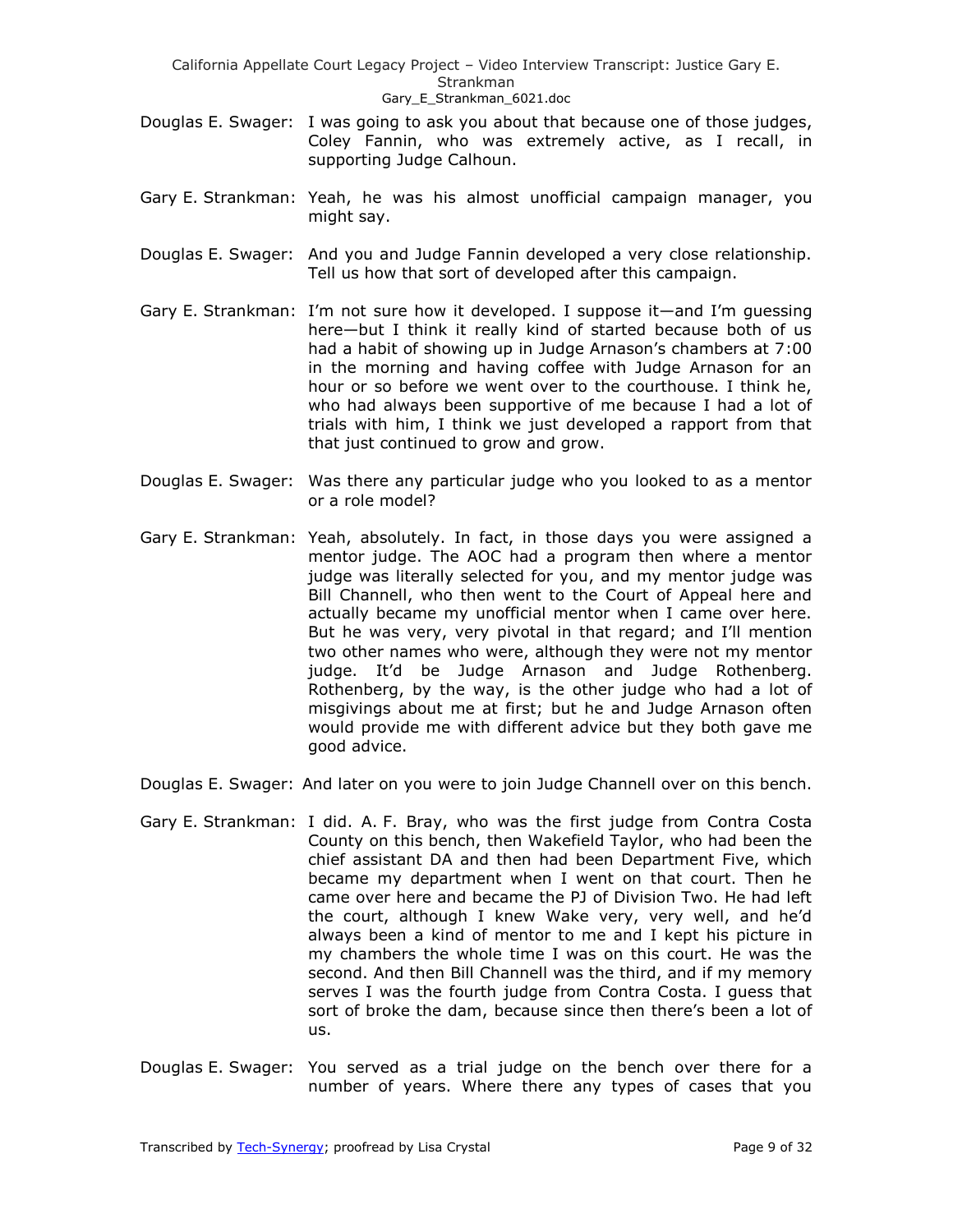### Gary E Strankman 6021.doc

found harder to handle or hard as far as the decision making process is concerned?

Gary E. Strankman: Absolutely. And that never changed; even over here they were the hardest. The hardest cases I had to handle were to declare a minor free from parental control cases. The notion that a judge has the authority to take a child away from its parents was one that I always struggled with. They weren't legally the most complex, and often they weren't even factually the most complex. But I found them to be the most difficult in terms of causing me worry.

> The criminals, yeah, it's horrible when you have to sentence a young man or a young woman to prison for an extended period of time; but at least you feel that they had some hand in where they are. But in the family situation you're dealing with kids who have almost no responsibility for what happens to them.

# $(00:30:08)$

Then there are parents often in situations where one is abusive and the other is not. I just found those cases to be heartbreaking. And I even remember reading a book at that time entitled *Somewhere a Child Is Crying*. At any moment in the day somewhere a kid's crying. So those were the toughest cases I had to deal with.

- Douglas E. Swager: You handled a number of civil cases too; you mentioned earlier that some of the members of local bar associations sort of walked away from you at this conference.
- Gary E. Strankman: Yes, they did. Well, "swam" was a better word.
- Douglas E. Swager: Your relationship with the bar after you went to the bench changed all for the good as far as the bar is concerned. How did that happen?
- Gary E. Strankman: It did. I mean at first it took a while, and there were some misgivings. Some lawyers would paper me at first, and I would say within a year to a year and a half that it sort of turned around, but there were still some misgivings. As you know, the first time I was nominated for the Court of Appeal, the Contra Costa bar basically wrote in that I was unqualified. And that dramatically turned around, and I think what turned it around really was just performance in the courtroom. People come in; they feel like they've been treated fairly, they feel like I knew a fair amount of civil law and they would recommend me to their friends or they would quit papering me. And I had many of them come in and say they were sorry, they'd made a mistake. But I didn't hold any bad feelings about it. I understood about their position.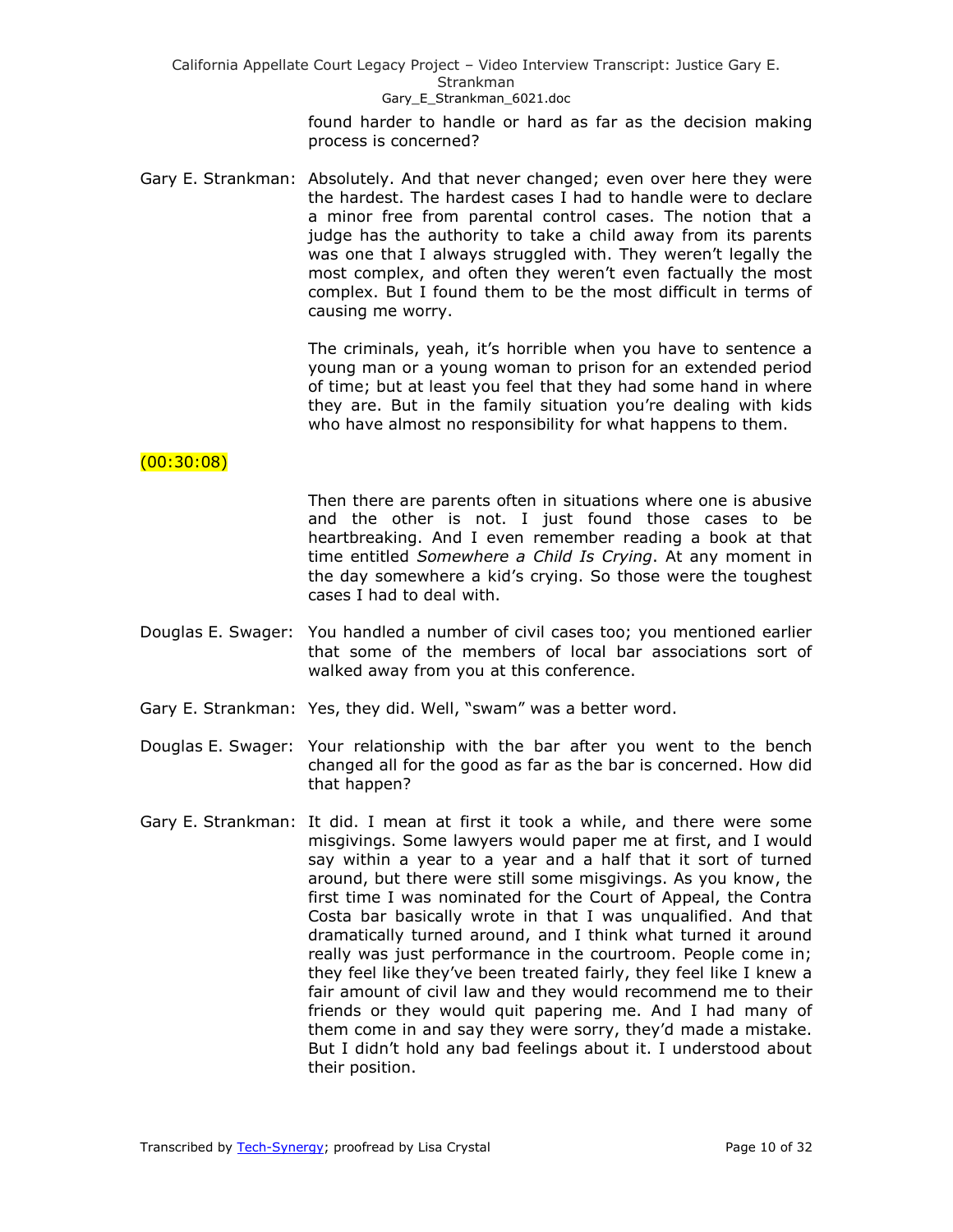- California Appellate Court Legacy Project Video Interview Transcript: Justice Gary E. Strankman Gary E Strankman 6021.doc
- Douglas E. Swager: You were elected presiding judge in the Contra Costa Superior Court in 1987 and you served two years as a—
- Gary E. Strankman: For two years, first judge to do that. Two years in a row.
- Douglas E. Swager: How did that change come about in the court, where you were the first judge to serve two years straight?
- Gary E. Strankman: Well, when I became PJ there were a lot of things I wanted to do administratively, and I started doing them. Also at that time was the very beginning of fast track, and I took our bench on a retreat to San Damiano—the entire bench, the only time that it happened. We worked out how we were going to handle the fast-track process. I think the judges felt that it would be better to have somebody to have continuity through all of that, so they asked me if I'd serve a second term. And frankly I was ready to stop, because I actually started my first term a little early. My predecessor Judge Spellberg had gone off on like a six-week trip, then he had had some medical problems as you may recall. So I had actually served a little more than a year when they asked me to do it again.
- Douglas E. Swager: Did you like being presiding judge?
- Gary E. Strankman: I did, although at that time it was a lot different than it is now. We still had a courtroom, and I had jury trials while I was presiding judge, believe it or not. Not long cases, but I'd take jury trials if we were clogged up. I ran a couple of calendars; I think every day morning and afternoon calendar, and I handled all of the mental cases at the end of the week. Those cases were all brought into the PJ and I would handle those. I took a lot of family law matters off the family law calendars when they'd get clogged.

So you were still a functioning judge even though you were the presiding judge. It's not the way it is now where it has become a total administrative position; it wasn't that way then. I liked it. But I'll tell you, when I was told . . . when my second term was up when I was ready to go back to being a trial judge, I was very happy to do it.

## $(00:34:58)$

That first year, as you know, there is sort of a tradition out there that the PJ who is leaving gets to sort of pick assignments, and I picked general trial and tried to do as many nonjury civils as I could, because that's always my favorite thing to do.

Douglas E. Swager: One of the things you had to do during your tenure as presiding judge is also wrestle with the county over funding for the courts, which they don't have to do now. Did you enjoy that process, the give and take with the county administrators and—?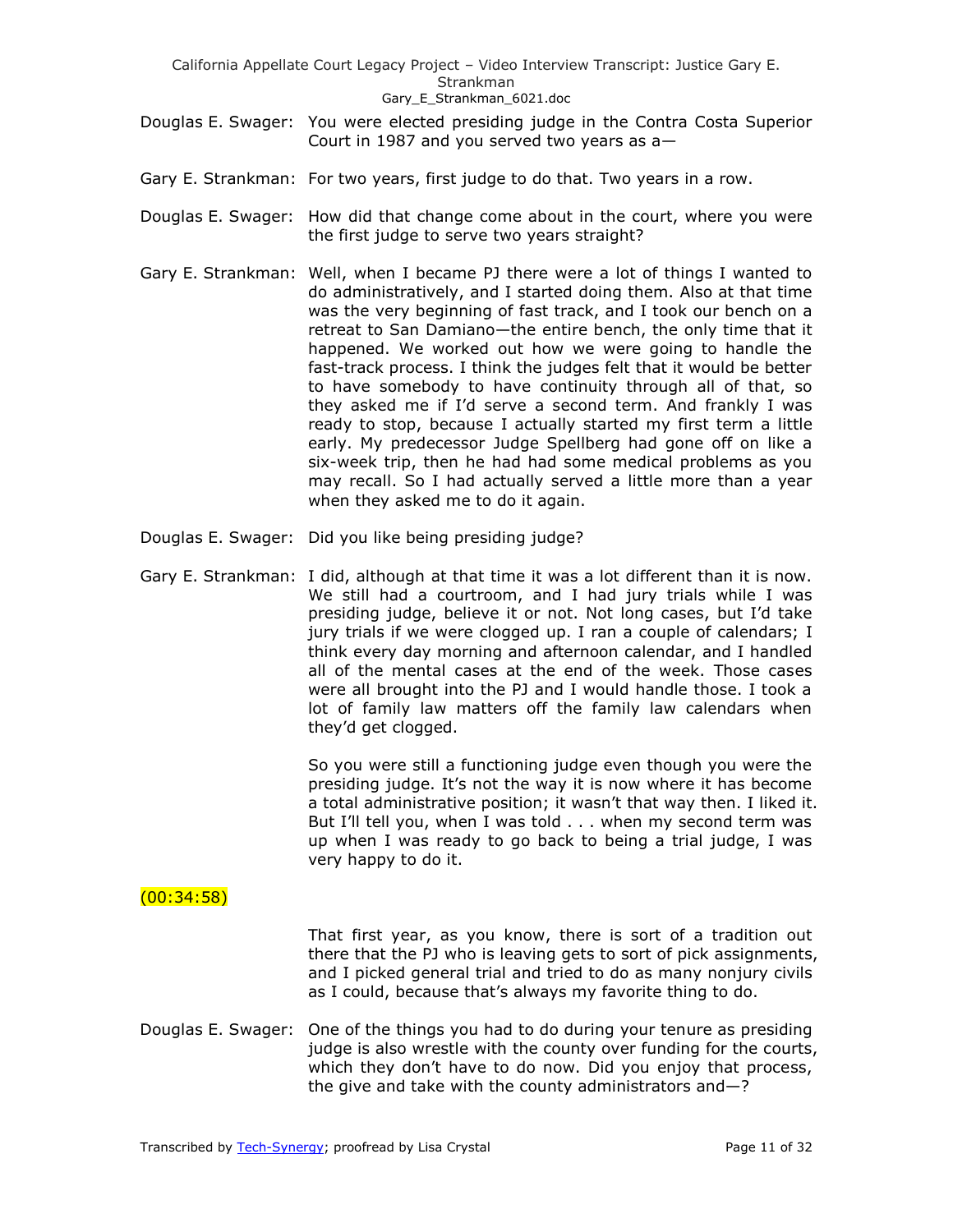- Gary E. Strankman: I did, and we set up a system where we actually on a monthly basis—myself, the DA, the public defender, the sheriff, and the person from the county administrator's office that was assigned to the justice system, and they had a probation. We'd meet on I believe on a monthly basis; and before then, it was a sort of, we go over there and demand and they might give us or not, give us or whatever would happen. But we turned that into a process that I think turned out to be very beneficial for the courts. And just little things, like I talked them into allowing us instead of renovating the whole courthouse to do a rolling renovation, where we would paint X number of courtrooms a year, and rotate things through the system. We did a lot of things like that that benefited them, but they also benefited us.
- Douglas E. Swager: What advice would you give to the new presiding judge in the trial court?
- Gary E. Strankman: Well, you never want to be too dictatorial because it's not a permanent position; and whatever you do to your colleagues, they're going to be able to do to you later if they choose to. It's definitely a temporary leadership position; it's not permanent. But I think the biggest advice I give to people is not to be afraid to look out and look at other sources of management material outside of the judiciary. I got a lot of help during the whole time I was . . . well, when I was running the DA's office, second in command for the DA's office, a lot of help out of just general business management books that were very, very useful. And I think you can learn a lot from those books and that experience that can carry over to the court settings.
- Douglas E. Swager: Well, I remember one piece of advice you gave me when several years later I took the PJ's position over there. You said, "Get out of your courtroom and walk around the hallway to see what your judges are doing."
- Gary E. Strankman: Absolutely.
- Douglas E. Swager: Great piece of advice.
- Gary E. Strankman: I did that, and I think they even had a name for it, when I was a PJ, because it hadn't been done before. And more than one judge was shocked to see me stroll into their courtroom, sometimes when it was dark and it shouldn't have been.
- Douglas E. Swager: Well, in 1988 you were appointed to Division Three of the Court of Appeal, in the First District here. What brought you to think about moving on to the Court of Appeal?
- Gary E. Strankman: Well, I should have been encouraged. And then I applied that first time, and then the bar basically didn't want me to come over, and Deukmejian was the Governor at that time. Unlike some governors, he wouldn't appoint if the bar was negative on somebody. He just took that position; not all governors have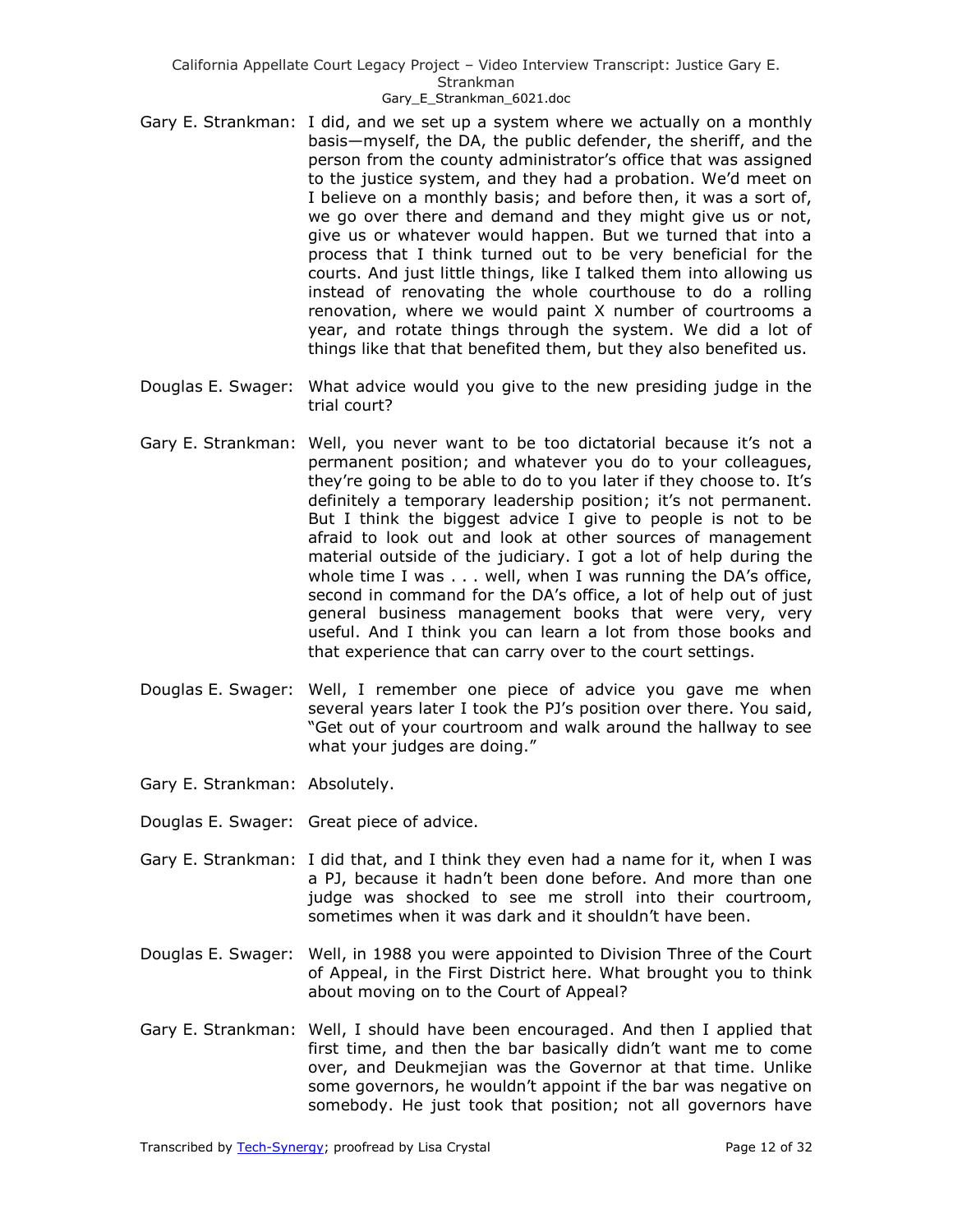Gary E Strankman 6021.doc

done that. But his office told me through Marvin Baxter not to worry about it, that they were going to try again. And in 1987 I was up in Oregon. My daughter wanted to look at Willamette, of all places, and I was over at my uncle's ranch in central Oregon. I was sitting there and my wife called. She said a man named Marvin Baxter called and said they wanted to send your name out—is that important? My wife was a Canadian since that time, and really didn't understand our system too well. I said, "Yes, it's sort of important." And that time there was no problem; I went through very easily.

- Douglas E. Swager: This despite the marble incident and your participation in the free speech.
- Gary E. Strankman: All that; it just went very smooth. I don't know if Deukmejian knew about the free speech and the ACLU business at that time. Anyway, there was no trouble.

## $(00:40:04)$

- Douglas E. Swager: What judges were on Division Three when you came here?
- Gary E. Strankman: Justice Clinton White was the presiding justice, Judge Betty Barry-Deal, who is still alive, was the associate justice, and Bob Merrill, who has been deceased, was the other justice. So it was the four of us.
- Douglas E. Swager: How did you find the transition from trial court judge to being over here on the Court of Appeal? Did you find it difficult to make that adjustment?
- Gary E. Strankman: Well, to tell you the truth, even though there was a huge backlog generally in the courts—not as big as it had been, but pretty much of a backlog in those days—there were times I wasn't sure exactly what to do. You don't want to lose yourself in just one case and lose perspective. I wanted to maintain the ability to write on other people's cases and think about their cases too. And finding the balance between what I wanted my elbow clerks to do and what I wanted to do and how much interaction with the other judges I felt comfortable with and developing their trust so I could look at their cases if it was one that interested me more, frankly, than one of my own sometimes; just finding that balance was difficult, and at times I didn't know how to do that or what to do.

I would say I was here almost five years before I felt really comfortable, really comfortable. And I didn't find it isolating the way most people describe it from the trial court. As you know you were there—when I was at Contra Costa, people came in and out of my chambers constantly. It was like a railroad train station. People would ask me whether or not I felt isolated, and I never did. Because over here you're involved with other judges, where you really don't care what other judges think on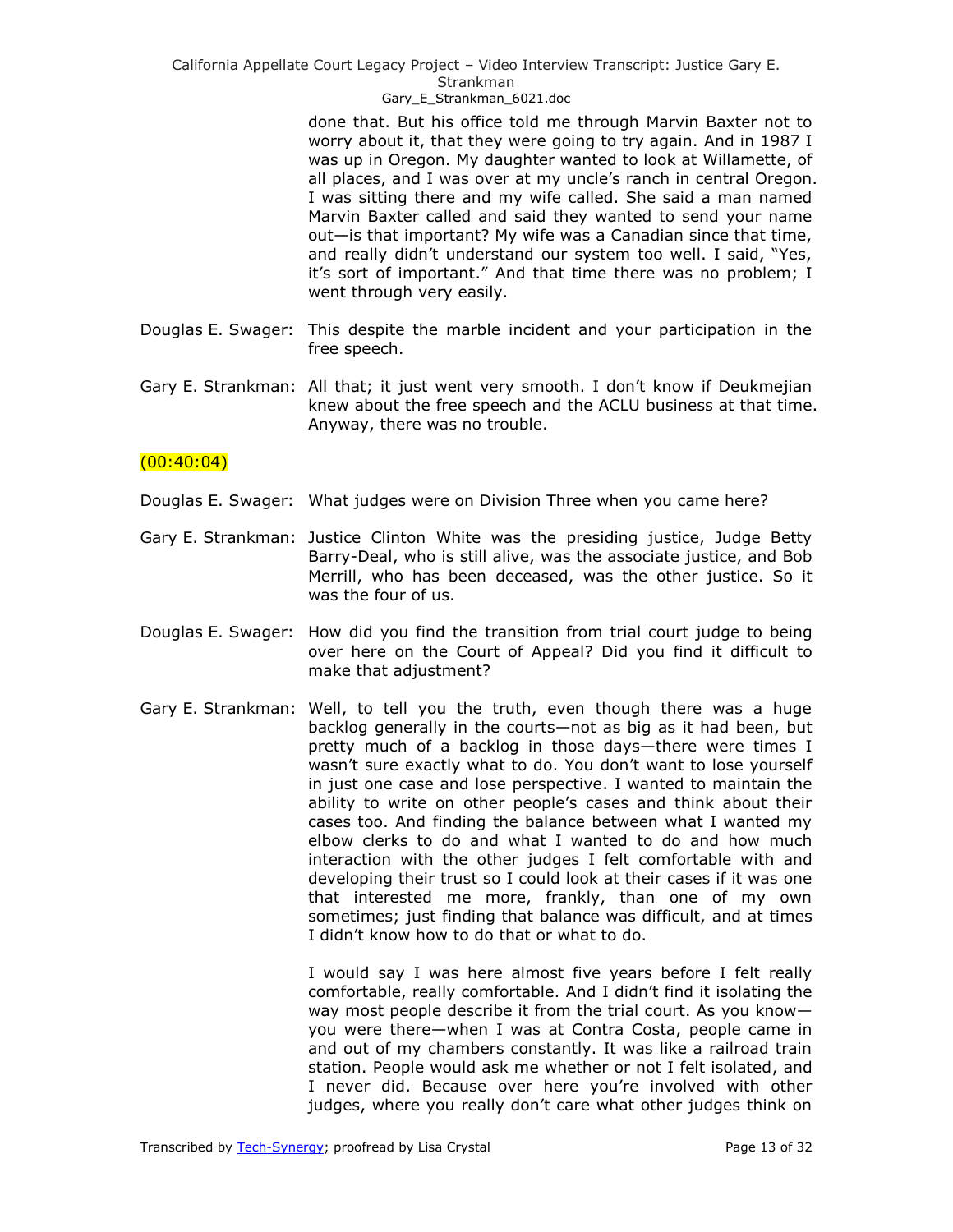> the court or on the trial court; you just do what you want to do, and you're involved with your lawyers and their lawyers and constant dialogue and conversation. And I didn't find it isolating.

> The only thing that you're isolated from are the lawyers. No lawyer after or before an argument is going to walk into a district Court of Appeal judge's chambers—at least in the First District—and have a cup of coffee. Well, that happened all the time under the trial department, and I missed that connection with the lawyers, with the bar; but in terms of just general human contact I didn't notice it.

- Douglas E. Swager: In 1991 Governor Wilson appointed you as presiding justice in Division One to replace Justice Racanelli, who'd retired. Did you encounter any problems in moving from an associate justice position in Division Three to the presiding justice position in Division One, where you had a new set of colleagues all of a sudden?
- Gary E. Strankman: Not really problems. Division One had a very different system of handling their cases than Division Three did, and when I got here Division One was the furthest behind of all of the divisions in the Court of Appeal. And their system was such that all of their backlog or cases that were assigned them were held by the principal attorney, who would then by some system known only to himself and God I guess, assign them to the judges. As a result, no one felt the pressure of the backlog—because they never saw it and they didn't have to deal with it.

So one of my true heroes among California DCA judges was Jim Scott, the late Jim Scott. Jim Scott was an administrative genius in my view, and he had developed a system of conferencing in Division Three that was pretty unique. So I had a series of lunches with Jim and I talked to him about Division One. And he knew Division One very well because he and Racanelli had been friends for many, many years from San Mateo County, and knew their system. And he gave me some good advice.

## $(00:45:04)$

I modified some of it, but I took a lot of it, and one of them was, get those damn cases away from the presiding judge. And you get control of all of them and you assign them out. And I did that, and for the first, oh, year and a half it was a really hard go. But by the end of that time we were totally current. If a case became fully briefed even within a week of the time, or two weeks of the time, of a conference, it would appear on the conference for that next time and it'd be assigned to a judge.

So it worked, and that was the biggest difficulty, because some of the lawyers . . . The judges for the most part were open to it; at least they were open to letting me try it. But at that time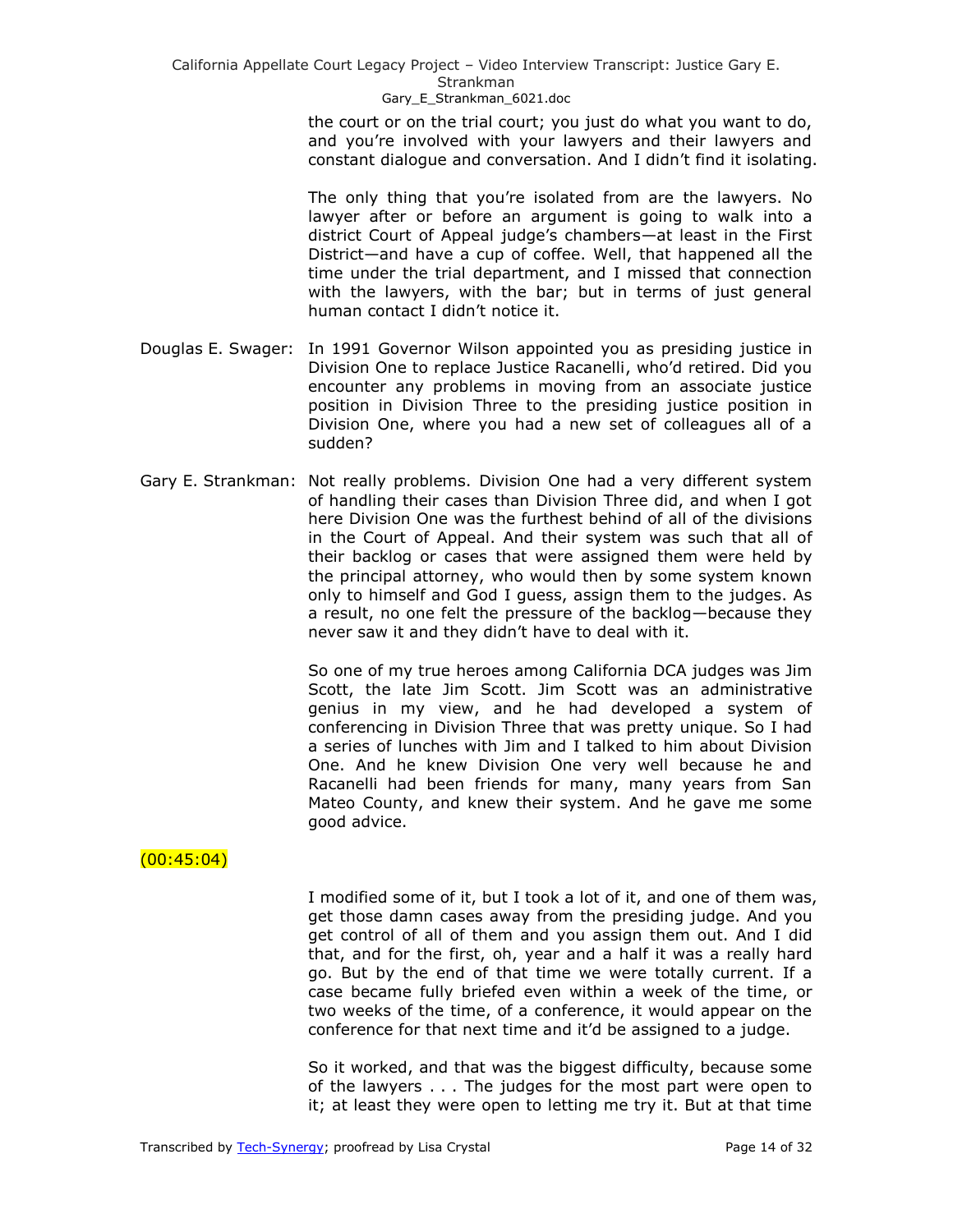Strankman

Gary E Strankman 6021.doc

that was Justice Newsom, Justice Stein, and Justice Dossee were the three justices here. And they were open to it, but some of the staff were resistant.

I got the permission of the other judges that I could meet without them with their lawyers in group settings—with their clerks in group settings and with their secretaries in group settings. And I basically taught them how to use a different system. And I know you know who the strongest critic was, because he eventually ended up working for you; but even he came around to thinking it was a pretty good system by the end of the day.

- Douglas E. Swager: How often would you have these conferences under this system?
- Gary E. Strankman: We conferenced twice a month.
- Douglas E. Swager: You think that that's a good system to have?
- Gary E. Strankman: Absolutely, because the difference is this: Every case is subject to conference. And all four judges are sitting around the table, with three of them having read the brief and one of them the tentative author who presents the case just as if he were in law school.

Now on a lot of routine criminal cases he may well say, or she may well say, "Well, this is a pretty simple burglary; the issue is a sentencing issue or the issue is X. And the law is pretty clear: Y. Is there any questions?" And there'll be no question. It takes less than a minute to do. But people say, "Well, that's a waste of time; we should only conference the cases that we want to conference." The problem with that is often then the conferences are only held when there is contention or when people don't agree about how the case ought to be worked out. So the differences get magnified. In fact, at the DCA level, in my experience in 95 percent of the cases all the justices agree; it's a rare case where people really have strong disagreements about everything in the case. They may worry about an issue or a legal theory, but that can all be worked out. But it's harder to work that out if you only talk to your colleagues when you've got a difference of opinion with them. It's much easier when you're seeing them on a regular basis.

So we conferenced everything but, obviously, the Wendes. The writs were held at a separate conference, which again not all divisions do; but we conferenced all of our writs. And workers' comp we didn't conference. We had quite a bit of workers' comp at that time and we didn't conference those cases. The only thing that we did do is the cases were assigned in my division by rotation. I had no say in who became the author; I didn't know what cases I'd become the author of. But I would look through all of the cases for the next conference and I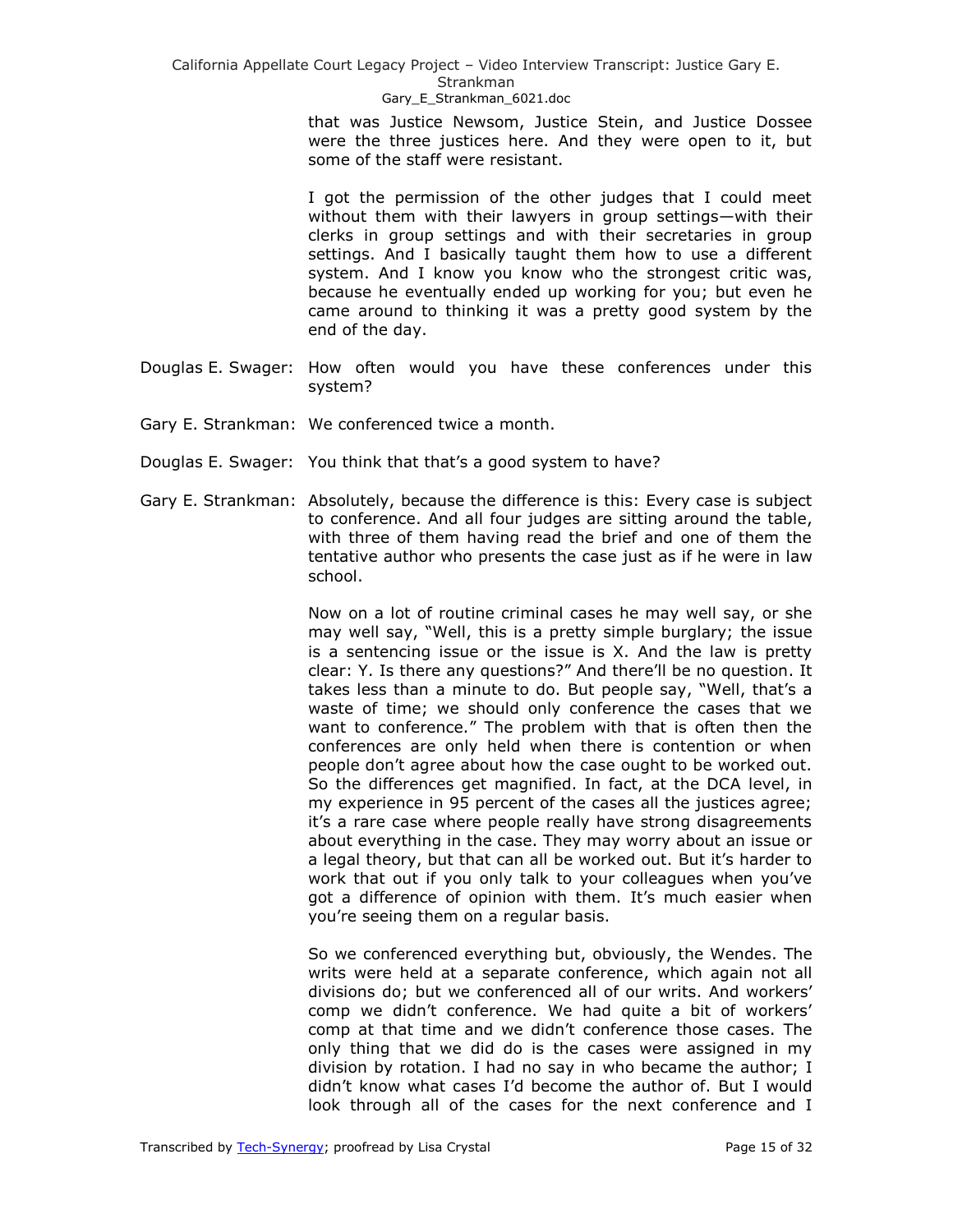Gary E Strankman 6021.doc

would designate if there was one what I would call a big case so that one judge, if there happened to be two big cases in the cart, took them both. Those cases ran on a separate list, but also I didn't know who was going to get that case. I mean that was handled by the clerks, so I just put it on the list, and whoever was next up for a big case would get it.

Douglas E. Swager: And in 1997 the Chief Justice appointed you as administrative presiding justice of the entire First District. What challenges did you face in taking on that position?

## $(00:49:45)$

Gary E. Strankman: Well, that was a big challenge in many ways. There were a lot of changes going on in the court and everyone has a very different style. And I'm not saying any style is right or wrong, but they're very different. The entire time I was a presiding judge, my predecessor only had one presiding judge meeting with the other presiding justices, and that was a non-sit-down meeting where we were required to vote on something. So the four of us went to his office, we stood around his desk, voted, and left.

> I started having regular meetings with the presiding judges and finally got to where I met with them one month, had a meeting of the entire court the alternate month. So instead of having 12 full court meetings a year we had six, and then we had six presiding judges meetings. That was very useful because we could get information out, build consensus on what we wanted to do with the meetings. The meetings became much less contentious; the bimonthly judges meetings became much less contentious, because the PJs would thrash the issues out and then go back and talk to their colleagues. So everybody was sort of ready for whatever was going to have to have happen.

> I also met with the head of the clerks department, the administrative assistant and the principal attorney and one other person. I think it was the two principal people in the clerk's office. It was a different organization than it is now. But anyway there were five of us, and we would meet on a monthly basis and thrash out the administrative issues, which also hadn't been done.

> So I would say mainly what I did was provide more administrative structure on a regular and ongoing basis, so that problems could be worked out without them blowing up and then having to have a meeting to solve a problem. We'd solve a problem because we saw what was coming.

Douglas E. Swager: You also had a fair amount of interaction with the other APJs across the state.

Gary E. Strankman: Yeah, a lot.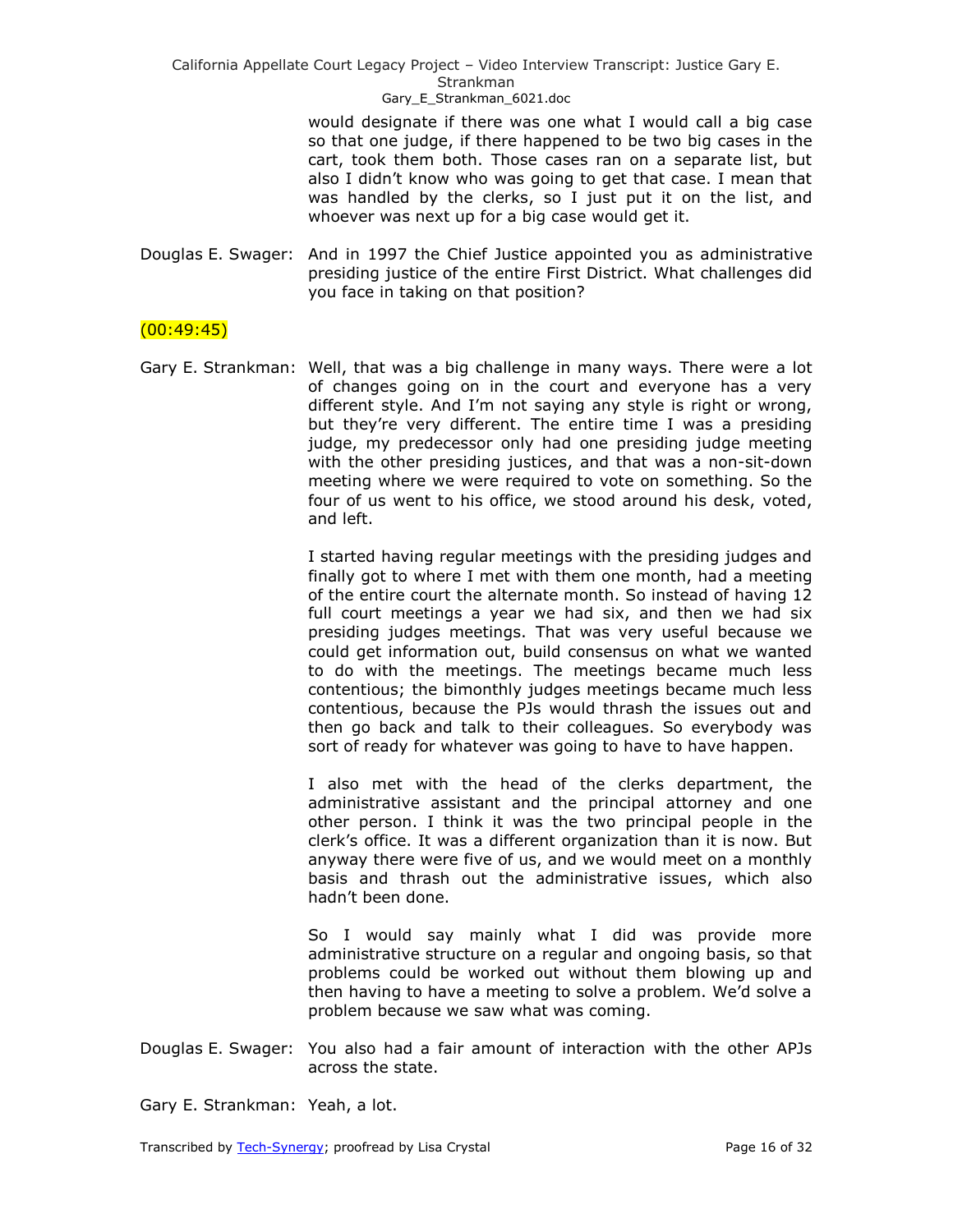- Douglas E. Swager: It periodically would be with the Chief.
- Gary E. Strankman: Right, and we'd talk to each other on the side too.
- Douglas E. Swager: Were there any administrative presiding justices that sort of influenced you or you found that a common ground with more than others?
- Gary E. Strankman: Well, one of my judicial heroes for years is Bob Puglia. I think a lot of people know the story about how Bob was nominated and didn't go to the Supreme Court, why the reasons are and all that. I'll leave it for others to tell, although if somebody ever . . . No one knows the story I do because he told me over a glass of beer in Bleecker Street in New York City. But it was a true act of courage. He was a fierce defender of the independence of the judiciary. He had no qualms about speaking up in the APJ meetings. So whether the L.A. chiefs I served with were . . . although I wasn't the APJ, but I was at APJ meetings because of my status as assistant APJ with Malcolm Lucas and Ronald George. But under both of them Puglia was not a shrinking violet. He was more than willing to speak up and say what he felt he needed to say to defend not just the Third District but the entire district Court of Appeal.

As you know, I talked in a conference back in Indiana just after I left here, and the title of the conference was "Caught in the Middle." And it was about the DCAs and how we're in between the Supreme Court and the trial courts and the special tensions that grew out of that particular location—both for the judges and for the way in which the work is done and in the relationships with the other two. I found that fascinating to study. But Puglia was the fellow that really influenced me the most as APJ, as a fellow APJ. There were other remarkable people; I don't want to start listing names because I don't want to slight anybody. They all in their way contributed to my success; all of them I knew to a degree had success. But Puglia was clearly a hero of mine because he'd been the chief assistant district attorney in Sacramento County. So we had a relationship that worked, from shared experiences, just with different—

# $(00:55:15)$

- Douglas E. Swager: Well, perhaps if you feel comfortable sharing with us the story about why Justice Puglia never got to the Supreme Court, since he is not here unfortunately now that—
- Gary E Strankman: Yeah, Judge Puglia is not, and I can tell you my version of it. And my version is the one he told me, although I frankly have heard different versions of this story. And I do it in honor of Bob. He was on the commission to confirm Justice Coleman Blease to the Third District Court of Appeal. And as you know,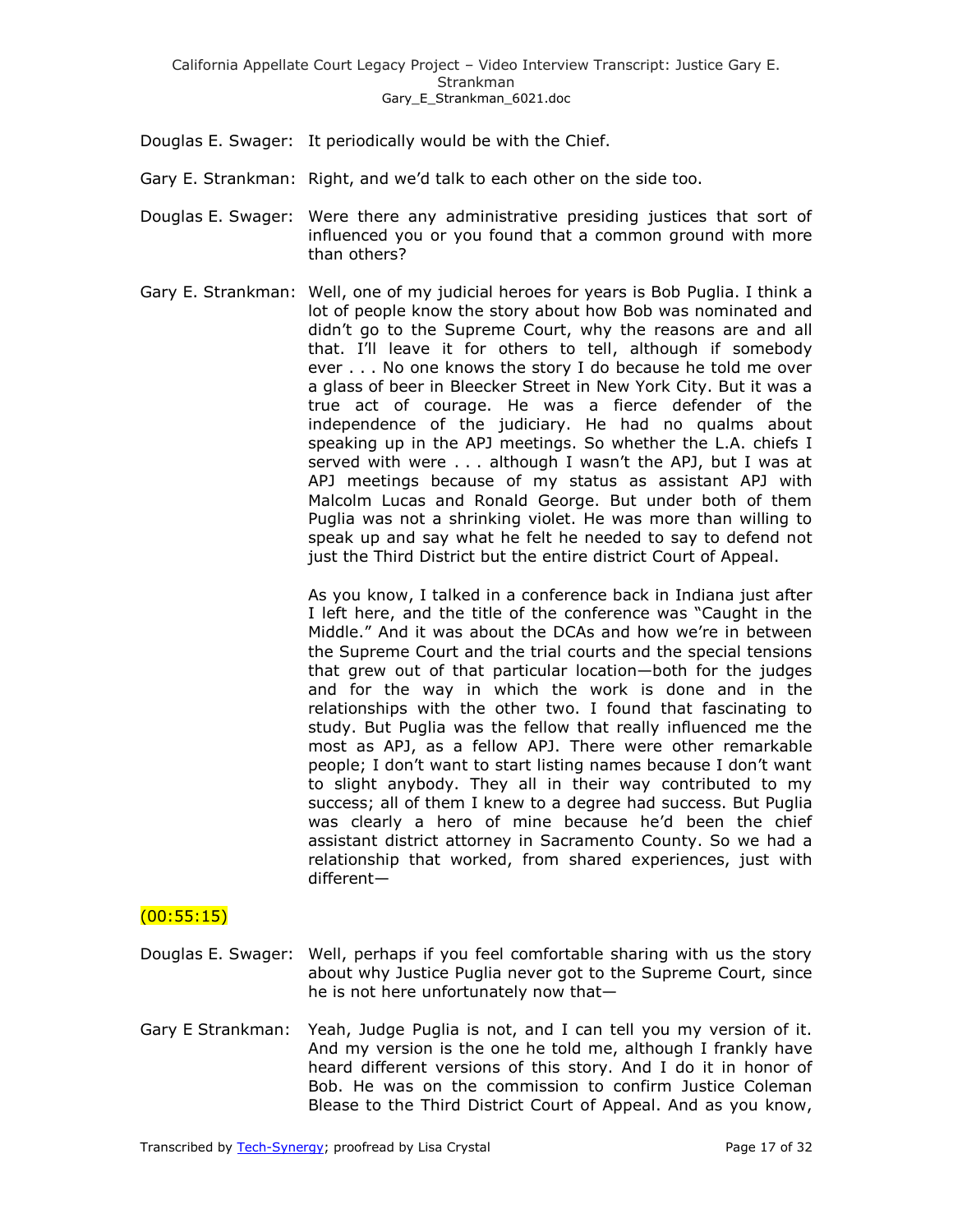## Gary E Strankman 6021.doc

that commission is comprised of the Chief Justice, the Attorney General, and the senior presiding justice of the court to which you are going to be assigned; and of course in the single PJ courts like the Third District that means Bob Puglia in those days.

So it was the Chief Justice, who was Rose Bird. It was George Deukmejian and Bob Puglia. And George Deukmejian, who I honored greatly; don't get me wrong—I wouldn't be here if it weren't for George Deukmejian. I can tell you wonderful George Deukmejian stories too; he also is one of my heroes. But they had a difference of opinion about Coleman Blease. George Deukmejian felt that Coleman Blease, because of his association with the ACLU and his liberal background, would not make a good district Court of Appeal justice. And if he and Bob voted together—and Bob is known as a very conservative Republican, as you know—they could block the nomination, because Rose Bird was the other vote.

Bob Puglia told the Attorney General—Deukmejian at the time that he couldn't do that because Coleman Blease had appeared in his court, he was a very competent lawyer, and he didn't . . . Well, he differed with his judicial philosophy or what he thought would be his judicial philosophy. He had no basis to vote against Coleman Blease based on qualification. And Deukmejian let Puglia know that people knew George Deukmejian would likely be the Governor someday; that if he became Governor Bob Puglia would stay on the Court of Appeal. And he did.

- Douglas E. Swager: On your desk here at the Court of Appeal you had a quotation of Oliver Wendell Holmes, and I believe I have it accurately set forth here. It read, "I long have said there is no such thing as a hard case. I am frightened weekly but always when you walk up to the lion and lay hold the hide comes off and the same old donkey of a question of law is underneath."
- Gary E. Strankman: Right.
- Douglas E. Swager: What struck you about that quotation to have it in front of you all the time?
- Gary E. Strankman: It was my . . . It was as if he had lived my experience to write that. I can't tell you how many times I've looked over it, whether as a trial judge but especially on the Court of Appeal, seen five or six boxes worth of trial records; briefs that were permitted by some PJ, sometimes made to be over length; and terrifying legal questions prominent, well-known, very competent attorneys on both sides approach the case with trembling.

But over the years I also had Holmes's second experience. No matter how complex or difficult the case looked or how long it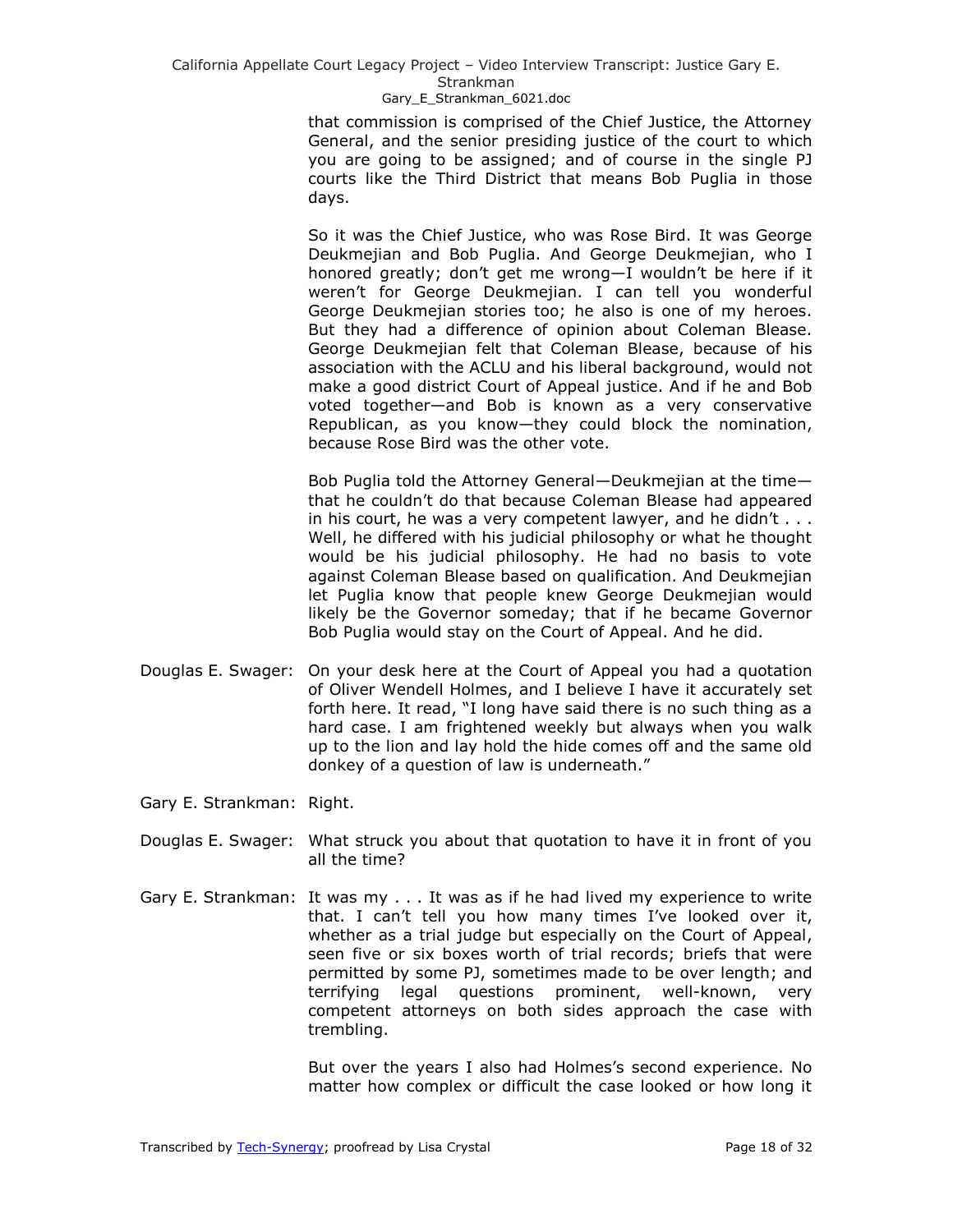Gary E Strankman 6021.doc

was, once I got into the case, the old donkey of the law showed up, and it had be resolved and could be.

That goes back to something Bill Channell told me. Let me share this because it's kind of a good story, especially for judges to hear. I walked out of the courthouse one day. I hadn't been on the trial court more than four or five months if that, and Judge Channell was walking to his car too and he says, "Hey, you look kind of troubled today."

# $(01:00:04)$

I said, "You know, I got this case, it's . . . I don't know what to do. One side says this and I believe them and then the other side gets up and says that and I believe them." I said, "I don't have a jury and I don't know how to decide this case." He says, "What's the matter with you? Did you forget your first year in law school?" I said, "What are you talking about?" He says, "Always remember who has the burden of proof; if you remember what the law is you can find the answer." And that helped, because if they couldn't convince me, if I were in that state, I knew they hadn't met their burden of proof—and it wasn't my problem anymore, it was their problem.

- Douglas E. Swager: That quote that you had in your office that we discussed, you also had some Native American memorabilia and sort of artifacts spread around your office. Do you think during the course of your judicial career that your Native American heritage influenced your judicial philosophy in any way?
- Gary E. Strankman: I don't think so in the sense of affecting judicial philosophy, other than obviously it shaped who I am and what I think about responsibility and a lot of other things. What I do think it influenced was the conferencing system. The reservation I was raised on had less than 500 people, and virtually everything was decided by consensus, talking. No one really ever told anybody what to do; they just sort of talked about it. I mean, even when I was a kid I remember people say, if some kid was apt to do something to hurt themselves, and they'd say, "Well, that's his way, you know; he'll learn it's not a good thing to do and . . ." It's just sort of should talk about things.

We had a jail on the reservation, but there was no judge; and if someone got out of hand people would get together and say, "Well, you know, old Blue Jay is kind of acting out, he's been abusing his mother, we'd better stick him in the jail for a while." So they'd put him in there and leave him there until they decided it's time to let him out. And this is the literal truth. In fact, I remember as a kid walking by the little jail and because there was no sheriff department, there was no jail, there was no police department. Once in a while they would appoint one of the guys a marshal, but that wasn't even there all the time. And the prisoners would throw money out the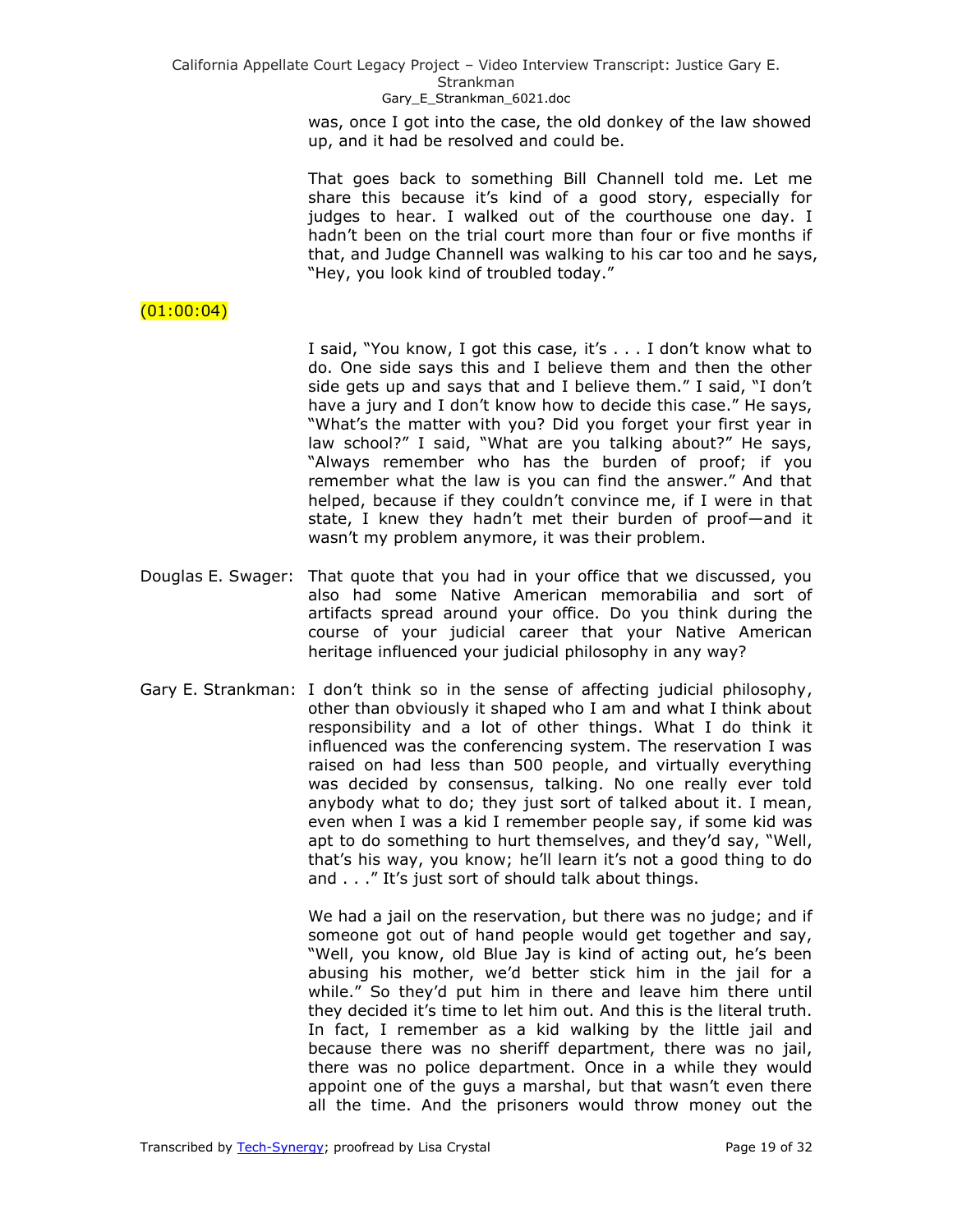Gary E Strankman 6021.doc

window and have us go buy candy bars and something, and then we'd stick it back through, and then they would give us one of the candy bars or something.

But anyway, it was all done by consensus, and of course the phones were all party line so they could basically set up a conference call if they wanted to. So it was a cheap way to set up a conference call. And I think there were five or six people on our line, but it did mean that you were patient and talked things through rather than just telling people what to do. I think that's probably the thing, if anything influenced me.

- Douglas E. Swager: You also found time after you got on the bench to go back and teach at Boalt, I believe a few classes. What type of classes did you teach over there?
- Gary E. Strankman: I never taught full-time at Boalt. Henry Ramsey had me come over and teach with him a couple, three times, but that was about it. I didn't spend that much time teaching at Boalt.
- Douglas E. Swager: And what type of things were you involved in at Boalt?
- Gary E. Strankman: I taught at Cal, not at Boalt, more than I did at Boalt, and at Cal for I think it was six summers, five or six summers. I taught in a special summer program where not exclusively but primarily kids from overseas were encouraged to come to Cal and take classes in American culture and American art, American literature, that sort of thing. I taught a class that was called Literature in the Law, and it was primarily built out of ethnic and diversity, that sort of thing. We talked about *Brown v. Board of Education*. Several times we used a murder case that involved a Native American that a friend of mine had written up. But I did that for maybe five or six years at Cal.

## (01:05:22)

- Douglas E. Swager: You also found time to get a master's in law back at the University of Virginia.
- Gary E. Strankman: Yes, I did.
- Douglas E. Swager: And you participated in that program, which spanned a few years. How did you find that experience? Did you enjoy that?
- Gary E. Strankman: It was the greatest judicial educational experience I ever had. And I'm saying this in front of an AOC camera alone. In my day there was . . . at first, especially, CJER was off by itself, and then they got put together; but far and away that was the greatest experience I had. There were professors there that one of them I maintained contact with up until he passed away here a couple of years ago. Others I still see if I'm back in Charlottesville. It was one of the most remarkable experiences in my life. There are about 30 judges from all around the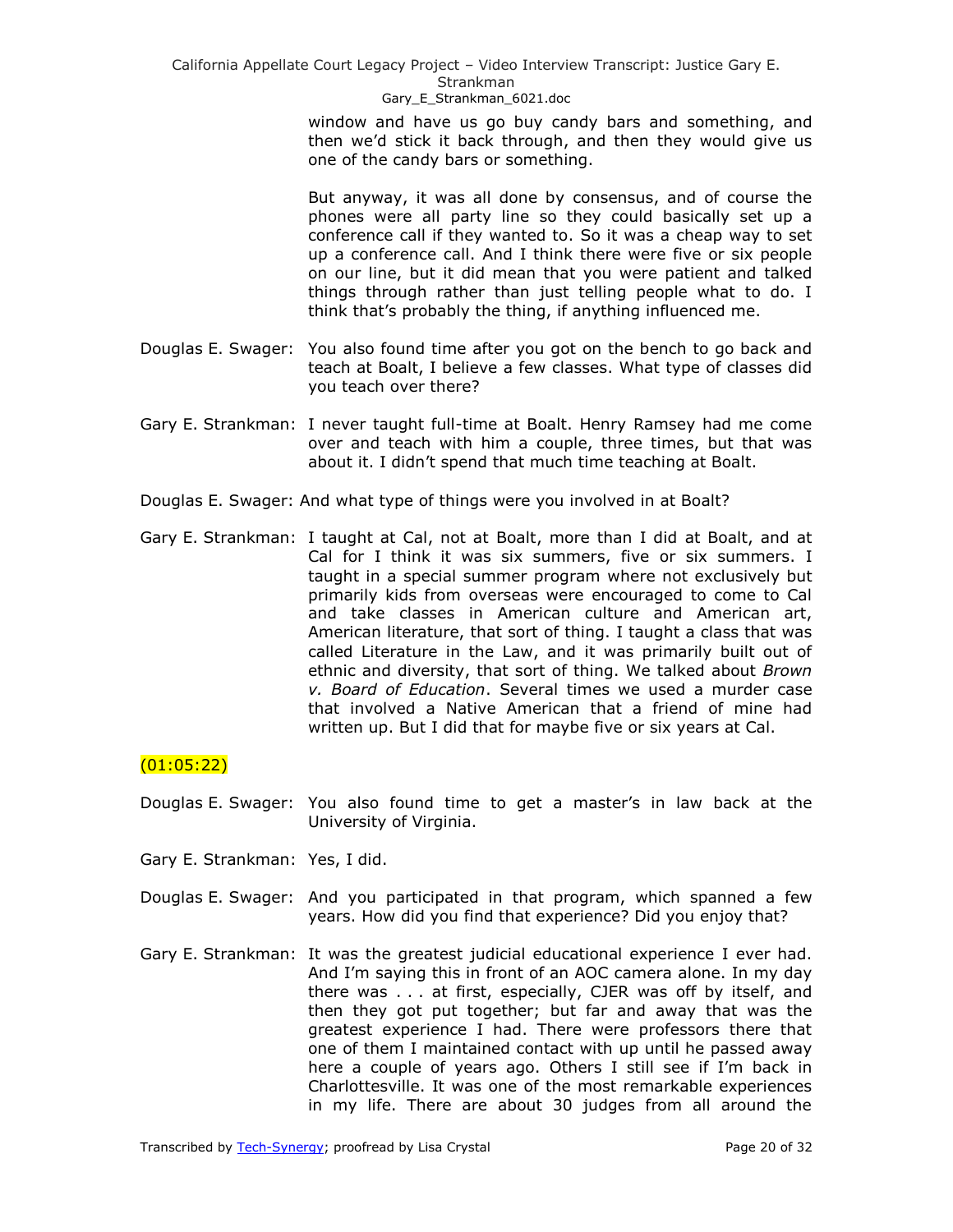United States, federal and state, and the camaraderie that built up over that time is remarkable. In fact this last December I was down with friends of mine that I made in a program in Texas. I don't think a week goes by that I don't get an e-mail from somebody from that program.

- Douglas E. Swager: And what did you write your thesis on after that program?
- Gary E. Strankman: What I wrote the thesis on was an idea that that old Professor Bill Baker back at my first year in college gave me. He said to me when after I started law school, when he was at Harvard he actually lived in a dormitory that was basically law students, and he got to know a lot of the law students. And he got to know Roscoe Pound through those associations; he was studying for his Ph.D. in English literature. And Pound told him that he believed that the law, the English common law, and the English novel were linked in the way in which they developed. And Bill said he didn't have enough of a law background to ever really explore that, but he kept talking to me about this idea. So I decided to explore that in this thesis. And it is remarkable: the beginning of the English novel, you have people like Henry Fielding and Sam Johnson. Well, Fielding ended up his career of course as a judge, a police court judge in London. And Johnson, we now know, literally wrote lectures for the law professor that succeeded Blackstone at Oxford University.

So these people had a deep understanding of law. And put into a nutshell, what it was, when the English novel first began aside from the epistolary novels, but even with those with Richardson's—there was that strong notion that they should be a way of conveying knowledge or wisdom or how to live. There's that wonderful quote in a later novel where Nicholson says—in a book he wrote about Africa, a novel, he said, "It's like when you go into the forest and you see a leopard, and you escape, and you come back and you tell a story about it; those are the stories that tell us how to live."

And the early English novel was quite didactic, and both Fielding, especially, in *Joseph Andrews* and Johnson in *Rasselas* would put characters in situations and then you would learn from how whether they did it well or didn't do it well as to what was going to happen. And that is the way in which the common law developed, not by some abstract theory the way French novels developed, but by concrete examples where a person would do something. Well, was that or was that not a burglary—sticking an arm through a window to grab a pie? Those stories were the stories that told us what law is. And the law, and the English common law and the English novel both developed by telling stories, to tell us how to live.

# (01:10:08)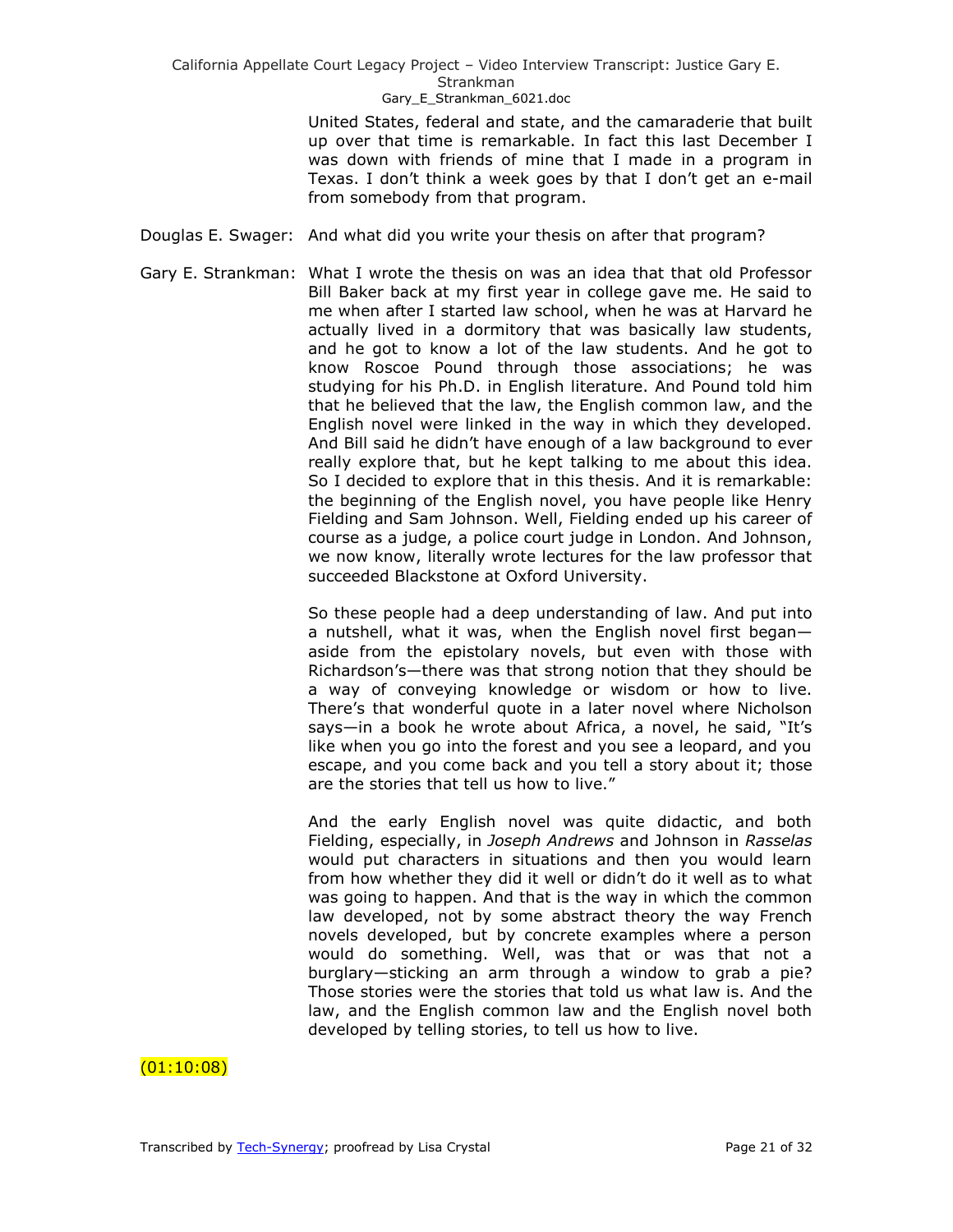### Gary E Strankman 6021.doc

And they proceed very much by example. You're not told the difference between a shrub and a tree or a couch and a chair by some abstract definition. You're given an example of a burglary or a robbery or whatever or in a novel of a situation, and then through that experience you learn what it is without an abstract definition. The abstract definitions came later. The codes followed the law in English common law and not the other way around.

- Douglas E. Swager: The program there at the University of Virginia used to be, as I recall, sort of promoted; there's a little more money in the system now.
- Gary E. Strankman: Well, now it doesn't exist, if you know; it's disbanded. They couldn't fund it. Yeah, it was funded pretty well when I was there.
- Douglas E. Swager: You also had a burden when you were on this court. You were appointed by the Chief Justice as chair of the appellate task force that labored for sometime to look at the appellate process in the Courts of Appeal. From that work and what you learned, did you conclude that any fundamental changes should be made to how we process appeals in the Courts of Appeal?
- Gary E. Strankman: Well, that was interesting. I guess I got that job because earlier I had been appointed the chair of what came to be known as the Strankman Committee, eventually the AIDOAC Committee which went through a couple of different iterations, but it was finally worked out; the system is now in place for compensation for attorneys who represent the indigent on appeal. And at the time that work started, that was all over the block; each individual judge, if he chose to, would make the award and it was completely arbitrary.

As you know, it's a highly developed system now. But I was the chair of the committee that developed that. When I became a PJ I couldn't serve on that anymore, or APJ I couldn't serve on that committee anymore—after I became the APJ, because that committee reported to the APJs. So I left that committee and it wasn't long after that that Justice George asked me to serve on this appellate . . . not necessarily reform, but look at the appellate process and see what could or couldn't be done. And we did several things: We issued a white paper on publishing, nonpublishing cases; we issued, thanks largely to Justice Rylaarsdam, a report on appellate work in the trial courts. We made a long report that Clark Kelso helped us prepare on the appellate process in general.

Your question was whether or not I learned anything out of that. And I'm going to put a plug-in for something that came out of that that never found its way into any of the reports for all kinds of reasons, but that I felt could be a benefit—and I still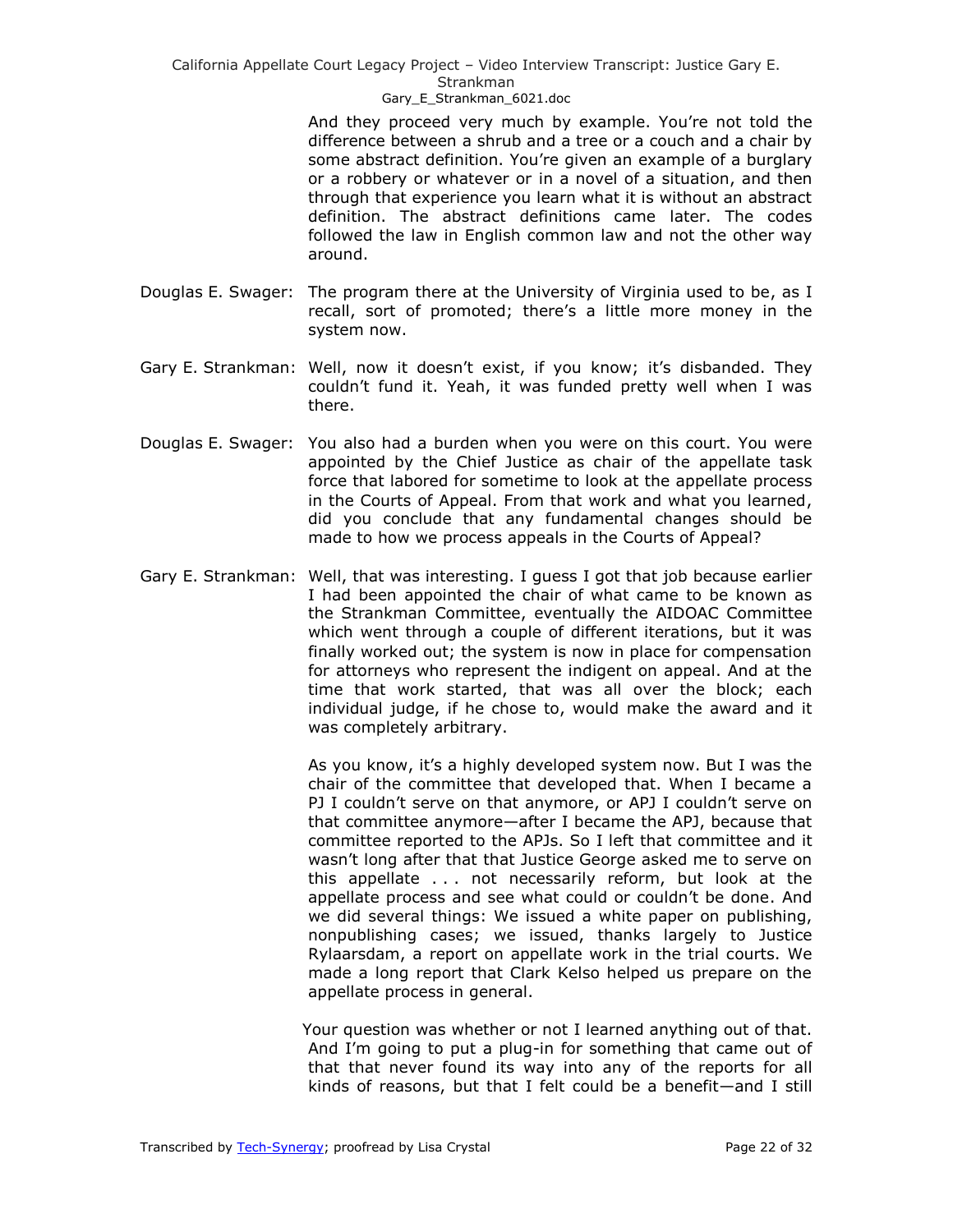## Gary E Strankman 6021.doc

think might well be a benefit, although I don't think it'll ever come to be.

For the most part the Courts of Appeal at that time were facing a horrendous volume problem. I remember the first meeting of that committee. We went around the room. There must have been 35 people there: judges, lawyers, academics. And the universal consensus was the biggest problem facing the Courts of Appeal was volume. I'm not sure that's true anymore, at least across the board in all of the Courts of Appeal. It may be in some there are stresses and strains. But for the most part, I think, time has taken care of that to some extent. The number of appeals, except in areas that have a growing population, have stabilized or declined even; the number of justices has increased. But I still believe that there ought to be a way to move justices when we have needs to courts that have them, without having to go through the rigmarole of going through the whole legislative process. And this maybe is the first time this has been said in a total public setting, but it's said here. So I guess it is now, and I have said it to other people.

## $(01:15:26)$

At one point, I recommended that they close Division Five here in the First District. At that time we had openings, two openings in other divisions. Assign those judges to those two open positions in Division One so nobody got displaced and move those positions down to Southern California, where they needed them. That never happened; there are all kinds of reasons for that, including the Legislature.

I'll give you one more example. When we got an extra judge when I was PJ, I didn't even know we were going to get the judge. The Legislature never communicated with me, never asked me if we needed it.

Douglas E. Swager: That was the fourth position in Division Five?

Gary E. Strankman: Yeah, and the same thing happened to I believe Chris Cottle, although I don't want to blame him for anything or . . . well, I'm not blaming me or him, but I believe it was Chris, but I could be wrong. I believe he told me he was not talked to either. It was done for political reasons that probably had little, really, to do with the needs of the individual court; and that to me always seemed to be a shame. The Legislature, because of their own politics among themselves—if you get X number of judges here, well, my district's going to get one or two or whatever, whether they need them or not. That always seemed very foolish to me, and it seemed to me that if we have the ability—which we do, the Chief does—to move cases . . . which is very controversial, as you know, because, one, judges of course don't want to turn loose their cases; and two, lawyers don't want to travel all up and down the state. But if we could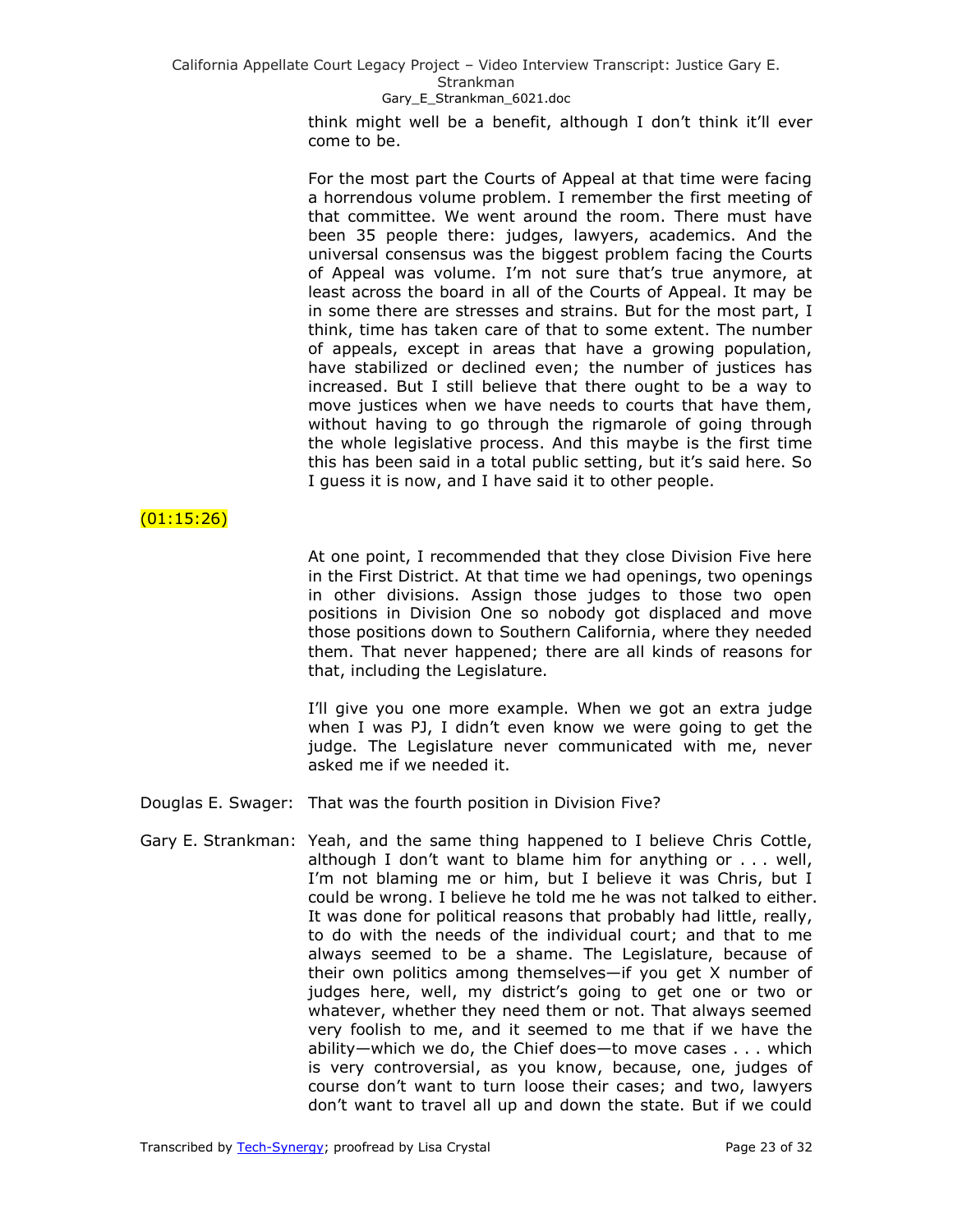move those empty positions as they become empty around the state, especially in the courts that don't have divisions . . . I mean, if they really don't need a position, say so and move it. That never happens.

Now the second thing I think about this—am I taking too long?—that I think about this has to do with the Supreme Court.

- Douglas E. Swager: I think they have all kinds of tape here, Gary.
- Gary E. Strankman: This has to do with the Supreme Court. This is another idea I had that I never got to see the light of day and then never got anywhere. It so happens in this state just by pure chance that there are six districts. And in the six districts it turns out again by purest chance, three of the APJs are picked by the Governor—because if he makes someone the PJ, they are automatically the APJ. Three of the APJs are picked by the Chief Justice. So you have two independent appointing authorities. The Supreme Court periodically has real backlog problems, not just with death penalty but overall. I recommended and have been an advocate—and again it has never seen the light of day, never could get anybody to agree with me.

What ought to happen is that there ought to be a court in between the Court of Appeal and the Supreme Court, made up of the six APJs staffed by people from the Supreme Court, so they feel comfortable with it. When an appeal came up out of a division or out of a district that judge would not participate; the other five would decide the case. These would be cases in which . . . and there are, as you know, a number of those, in which frankly—I hate to say this, but it's true—the lawyers and the public probably doesn't care which way the decision is. They just need to know it's either this way or it's that way. Sometimes there's even a split among the divisions, some going this way, some going that way. Those kinds of cases, a lot of that housekeeping work where one division maybe gets a little out of line but until the Supreme Court tells them they're wrong they have a tough time disagreeing with their colleagues in their own divisions. So they keep following a limb on the judicial tree that's not going to bear any fruit.

## $(01:19:49)$

All the other five divisions have gone the other way, but they can't get off it. That court, it seems to me, could take those cases. There could be a writ process at the Supreme Court. If the Supreme Court wanted to take the case, they could take the case and do something with it. But that court, it seems to me, could take care of a lot of just the smaller-potato cases that the Supreme Court has. The Supreme Court, those cases don't take as much time. So that's probably one good reason why they wouldn't want to turn most of them into discussions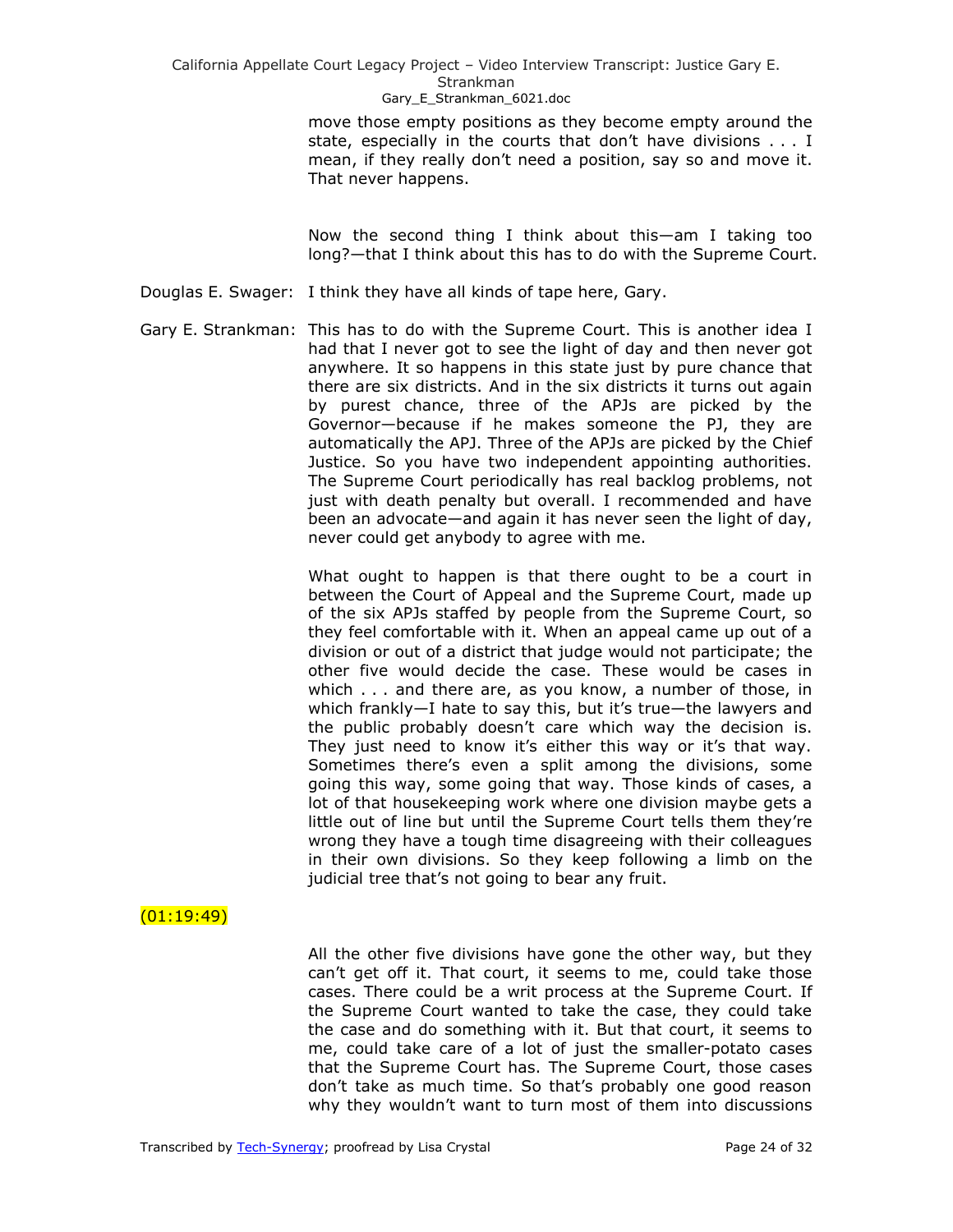### Gary E Strankman 6021.doc

with people; that's one reason they give. Another is the continuity, with that court somehow not having the real authority that they have, which it probably wouldn't. But in a day where you have limited resources, there are only seven of them up there, and they've got that crushing burden of the death penalty. I've always felt that that, or something like that, might be useful.

- Douglas E. Swager: Do you think there is anything that—?
- Gary E. Strankman: I'll give you one more example where I think it would . . . Some of the sentencing cases—not now, because of *Cunningham*, but in the old days—there are these endless questions coming out of indeterminate sentence law that frankly nobody cared which way the law was. The trial judges just needed to know so they could sentence appropriately. That kind of thing, it seemed to me, a court like that could take of very easily.
- Douglas E. Swager: Do you think there are any particular reasons why some of these suggestions you've just made haven't seen the light of day, as you put it?
- Gary E. Strankman: I think most of the time they're sort of political. People are ... whether it's a court wanting to keep as many people-justicesas it can so it looks bigger and better, bigger, stronger; or whether it's a Supreme Court kind of having a prerogative, holding its own cases and not letting go of them. There is a lot of political inertia where people don't want to change things like that, and I think especially with the idea of changing judicial positions around. I think the Legislature is very jealous of its prerogatives in that area, and I don't think they would like it to be changed. But I frankly would like the Chief Justice to have the authority to take an empty position from one division or one district and move it to another district without waiting for the Legislature, based on need.
- Douglas E. Swager: You've been involved in the legal profession and the judiciary now for 40 years. Do you think there've been any major changes that you've seen in the judiciary during this time?
- Gary E. Strankman: Oh yeah, huge differences.
- Douglas E. Swager: Do you think they did good changes or for the worse?
- Gary E. Strankman: I think they were all done for reasons that people thought were good—whether they've turned out to be as good I'm not so sure. There's always the law of unintended consequences that occurs. I have long, and continue, and was when it happened, been an opponent of the consolidation of the muni and superior courts. I think that was, and is, a huge mistake.

Douglas E. Swager: Why do you think that?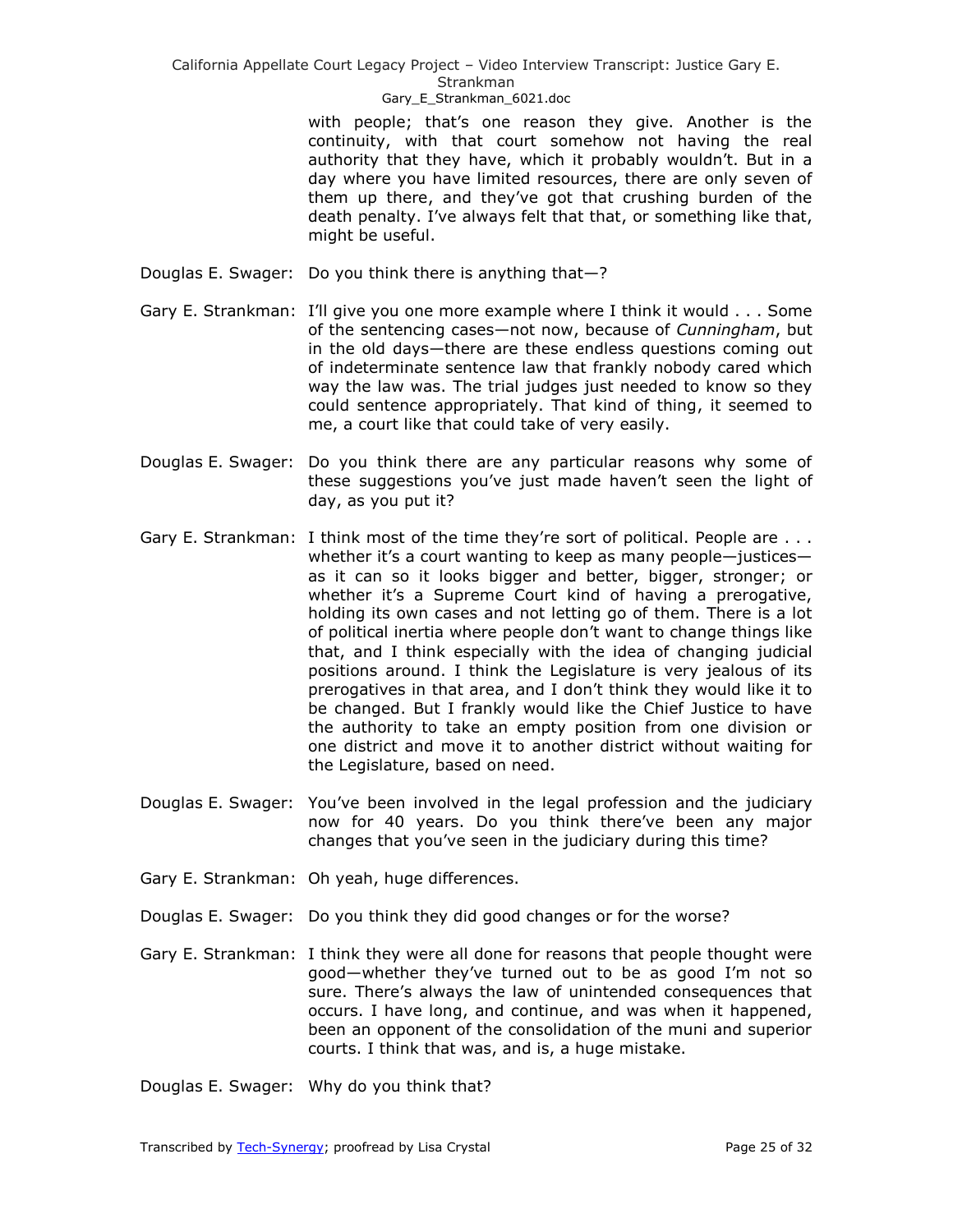Gary E. Strankman: I think especially in counties like I grew up in, where we had multiple municipal courts, that the people actually felt much closer to the judges than they do now. They were of that community; they generally lived right in the towns where they were judges; there were seen, they were known; justice had a friendly face to it. This whole business that added a 20-20 of creating judicial kiosks and all this business about reaching out—I mean, that was done on a normal, regular basis. It wasn't a program; it was the way it was. You served as a municipal court judge, you understand that.

> Superior court is a little more distant because they tend to be at maybe only a couple of locations, except in the bigger counties; some counties they only meet in one location. I thought that lessened the public's connection. Frankly, I also think it's tougher—and I know this is going to offend a lot of people, but I think it's true—I think it's tougher to find people who are truly competent superior court judges to handle everything from death penalty to medical malpractice to deciding whether kids are going to be taken away from their parents than it is to find people who are going to do prelims, municipal court actions up to a certain monetary level that are not too complex, small court, that sort of thing.

# $(01:24:55)$

And I'm not degrading it, but I think that some of the judges at that level you don't need quite the same amount of judicial horsepower that you need at superior court level. And I think it has created problems at the local courts and assignments—how you assign cases. It has created conflicts between judges, some of them feeling their fellow judges aren't carrying as much of the work as they should. I just don't think it was a good idea overall.

- Douglas E. Swager: There are also frequent articles now that we see in the legal publications and actually elsewhere about the gloomy lack of civility in the legal profession. Have you seen that in your experience?
- Gary E. Strankman: I don't really know. I think in some ways, it's gotten better. When I first became a lawyer, almost all the lawyers in my county, Contra Costa, all knew each other. So if you hated somebody, you really hated him, and you got to see him all the time, and you got to develop lots of reasons to dislike him. And I can remember some pretty "uncivil" scenes going on. Now, it's a lot more anonymous. I was just down on a mediation in Southern California and two extremely competent lawyers had only ever seen each other—or only talked to each other—on the phone. They'd never met each other; and through the mediation they got to meet each other. They're both first-rate lawyers and practicing in basically the same area, the same type of law, and they didn't know each other. That couldn't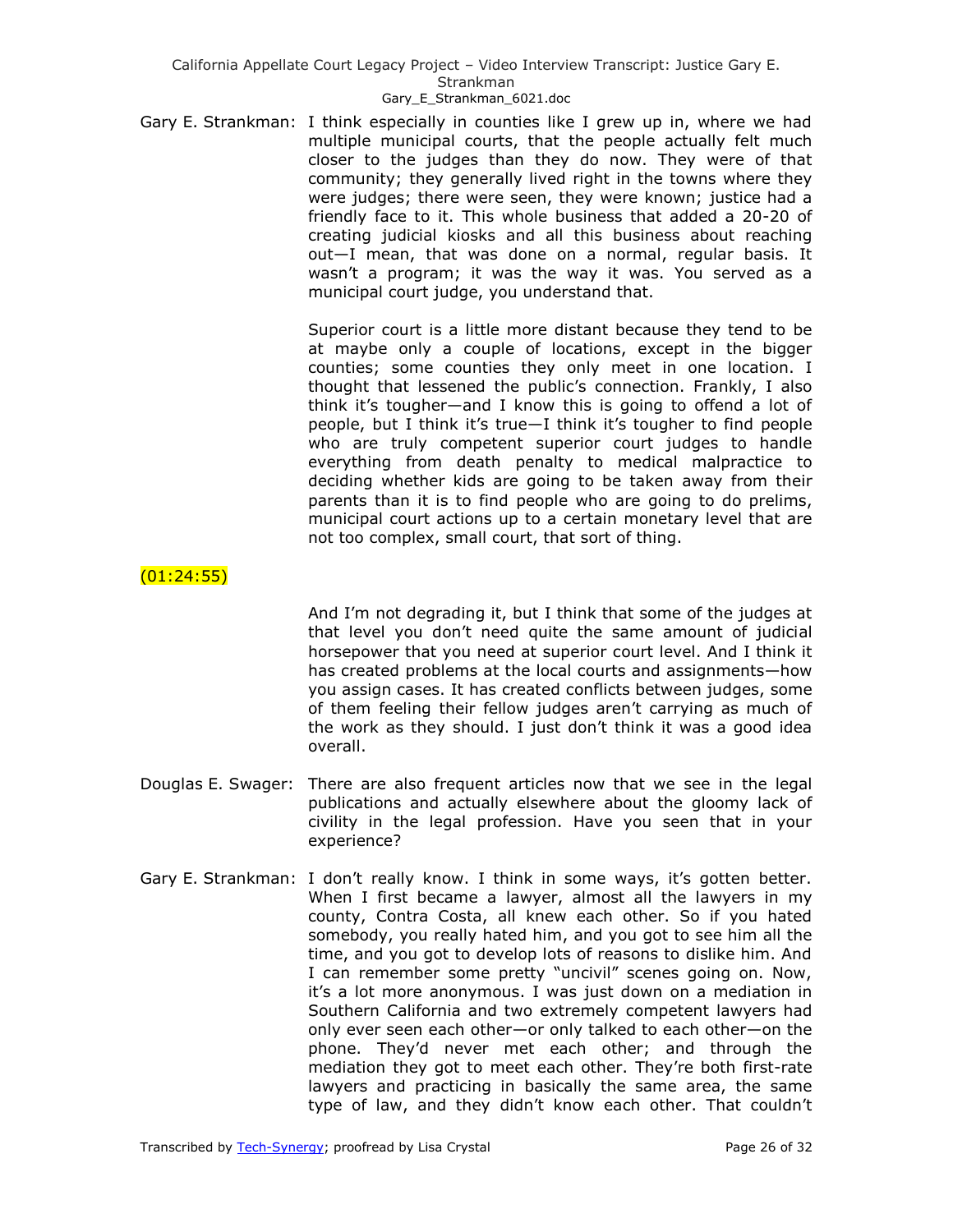> have happened when I started. I'm sure because of that there are people who take advantage of it or are less civil.

> I do think that lawyers in my day, probably because of the economics of the law, we had, I think, a lot more respect for judges than I see some of the younger lawyers experiencing now. But as I read in the paper the other day, a lawyer from San Francisco is giving a first-year associate \$160,000 a year and probably he's never going to appear for several years in front of a judge who makes as much or more than he does—or she. It's pretty difficult—it's going to be difficult—to have the same kind of respect we had when I started.

- Douglas E. Swager: Talking about mediation, you now work for ADR Provider JAMS. Do you think that the increase in use of ADR—and I think it's fair to say that, but a lot more litigants, a lot of the attorneys now are turning to private providers now to mediate cases, private trials, and arbitrations—do you see that as a good thing for the system, or do you think it somehow detracts, as some of our colleagues have said, from the development of the common law in California?
- Gary E. Strankman: Before I answer, let me say that I am also the special master of the Buck Trust, which takes half my time.
- Douglas E. Swager: We were going to get to that.
- Gary E. Strankman: Okay. I'm the only part-time employee at JAMS. Yes, yes, yes, and yes and yes. There has unquestionably been a growth in mediation whether in or out of court. When I started as a lawyer, the way you resolved cases, criminal or civil, is you just talked to the other lawyer. There was no intermediary. You didn't . . . you knew him. You just talked, picked up the phone, talked about the case, maybe resolved the case. Now no one can do that. It seems like no one can do that unless somebody is being paid some money or someone's been told to do it by a judge, which seems very odd to me. But that's what it's evolved to.

To go back, I hear lawyers tell me—now they may not be telling me the truth; I'm just reporting what I'm hearing—that the reason the case is in ADR is because of the very thing involved in consolidation. They're not sure what judge they're going to get and they want to be able to pick one that they know has background in the kind of material they're dealing with, and they're afraid. In some courts at least they are going to get stuck in front of a judge who really doesn't have the capacity to handle the matter that they have, and that's led to a growth, the growth, of ADR. Does that detract from the ability of the law to grow? Absolutely.

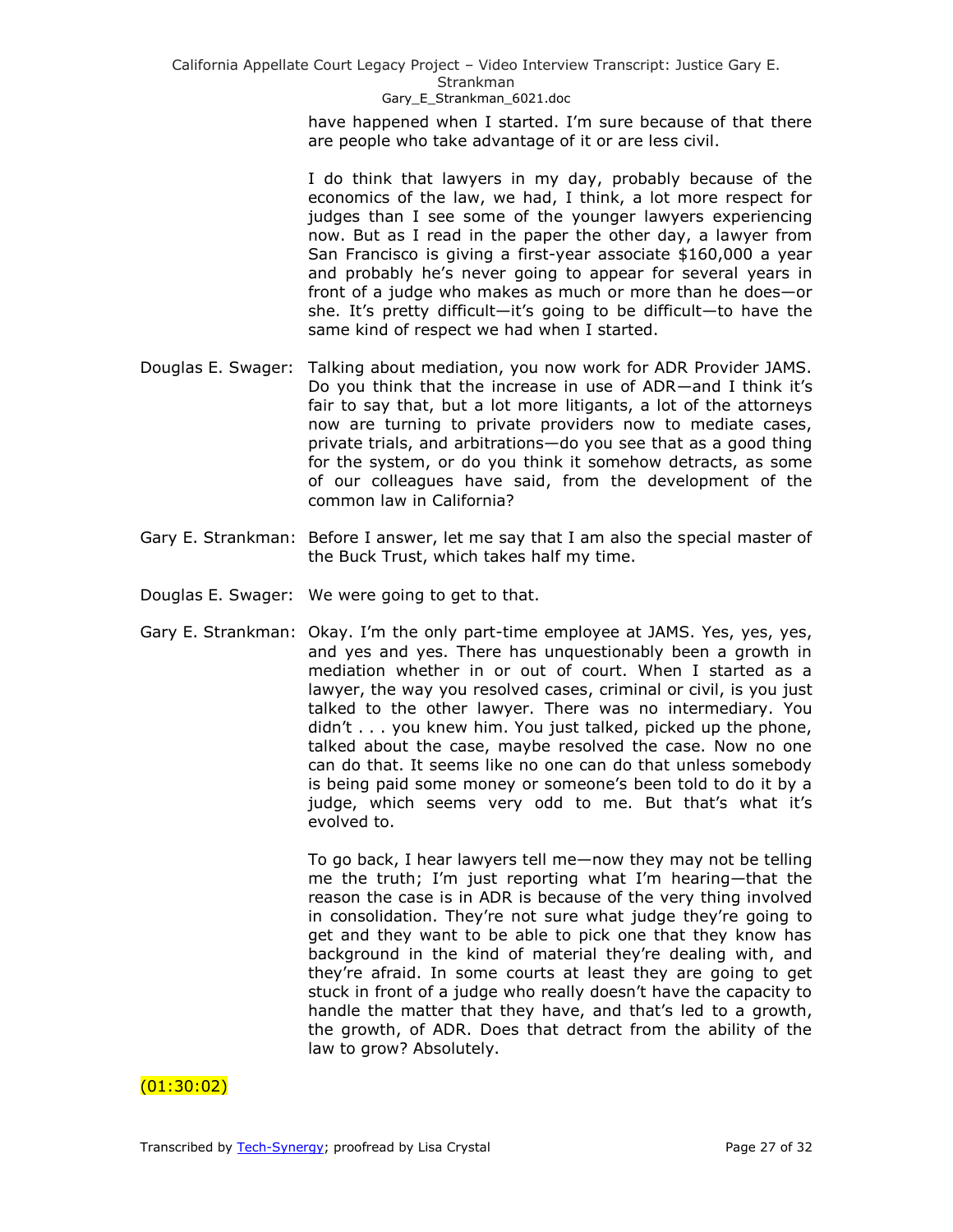#### Strankman

### Gary E Strankman 6021.doc

I mean, one of the things that I do worry about with ADR, frankly, is that if you get too many of the quality, cutting-edge cases going into ADR, the courts don't have the ability to frame and shape the law the way they should. And their cases become more routine, and they don't get to speak out on some of the issues they should be speaking out on. However, to counterbalance that, in my experience at least, if it's truly a cutting-edge issue people want to know about, they're not going to be satisfied with an ADR provider's answer. Those cases, if the insurance companies have enough money on the table or whoever it is, they're going to go to the courts to get an answer. So I think that risk can be exaggerated.

But I think we have sucked out some of the more interesting and complex cases. And I'd say I do probably as many arbitrations as I do mediations, and a lot of that arbitration work is work that 20 years ago would have been going to the courts, no question about it.

- Douglas E. Swager: You mentioned you do work with the Buck Trust. I remember when you told your colleagues, and myself included, that morning that you were going to retire as you have this opportunity to become the special master for the Buck Trust. Will you tell us a little bit about what you do as special master?
- Gary E. Strankman: It's turned out to be an amazing opportunity. When Homer Thompson decided the *Buck* case—which is notorious, and I don't want to go into all that—he created four entities through which all of the money generated by the trust is paid. He left the investment trustee as being Wells Fargo Bank but diverted the funds through four really court-created entities: the Marin Community Foundation, the Marin Institute, the Buck Institute for Age Research, and the Buck Institute for Education. Those have remained solid through the years; those are the four. All the money goes to the Marin Community Foundation because of tax reasons and other things. But there is a specific set aside for each of the other three. But the bulk of the money is discretionarily distributed by the Marin Community Foundation.

There are limitations coming from the will and the court orders about how that can be done, who it can go to, and all sorts of things of that nature. Each of these entities have their own lawyer, each of these entities have their own accountants, and each of these entities have their own boards of trustees. So it is a complicated and complex situation.

The first special master was Larry Sipes, who wasn't a judge; but most of the people who see this will know who Larry Sipes was, and Larry was the first special master. I understand that Larry literally okayed, bought and sold pencils, and told them when to turn the lights out because they were just getting busy; and that's what was needed.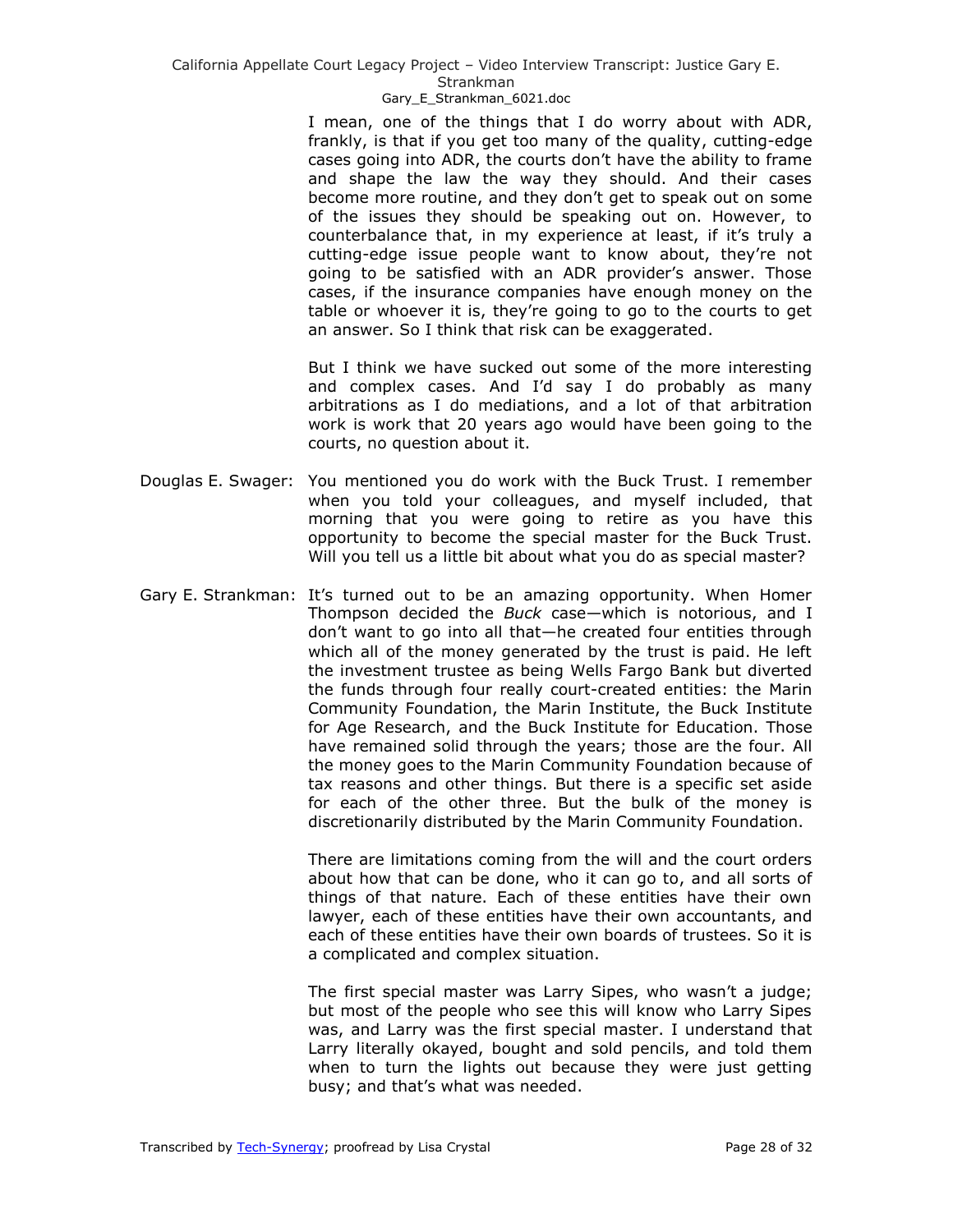## Gary E Strankman 6021.doc

Second special master was Justice Scofield, from down in Orange County, and he was only special master for a brief time and then went right back to Orange County. And then Warren Conklin took over, who is the one most people know, and served for 10, 12 years. By the time Warren had stopped, the position instead of being full time was half time and had kind of resolved itself into an advisory role. We make two formal written reports to the courts every year—probate court. And one of them is a formal presentation with the person, the other is a written report—both written, but one is presented orally too. And there still remain all sorts of issues between and among these entities, them and the bank. And I know I can tell you now, I'm confident that no one who's in an administrative position in any of the entities wants the special master's office to go away.

## (01:34:59)

When I first took the job, I literally thought that after five years we could phase the special master's job out. I think eventually that will happen, but probably not now; there's too much going on, it's too complicated. The Attorney General would have difficulty—and has told me this—having someone spend enough time on it that needs to be spent. But I think half time is adequate. But it's fascinating, because while you're dealing with the law, it's on a different level—a lot of consultation and a lot of very gratifying moments too, because the money goes to some pretty remarkable things. And it feels good to know that, for example, every kid in Marin County, no matter how poor they are, get their vaccinations and free medical because we provide that for them.

- Douglas E. Swager: Other than working part time with JAMS and half time for the Buck Trust, what else do you do in your retirement? I know you have some grandchildren.
- Gary E. Strankman: Well, I've been doing a fair amount of traveling when I can book off the time, both in and out of the United States. And I continue to have a lot of academic interests; I have a lot of friends who are academics. I live in Berkeley, and I do some writing periodically. I still enjoy hiking—although my knees aren't as good as they used to be—up in primarily the Oregon Cascades is my favorite area: Three Sisters, Jefferson Wilderness Area, Three-Fingered Jack Wilderness Area.
- Douglas E. Swager: Looking back on your judicial career, do you have any regrets about becoming a judge and making that decision back in 1980 to get on the superior court?
- Gary E. Strankman: I do, but it's the one everyone has who's really enjoyed something; I just wonder how much I would have enjoyed something else. So I see people who've taken different career paths that were in theory at least open to me at the time I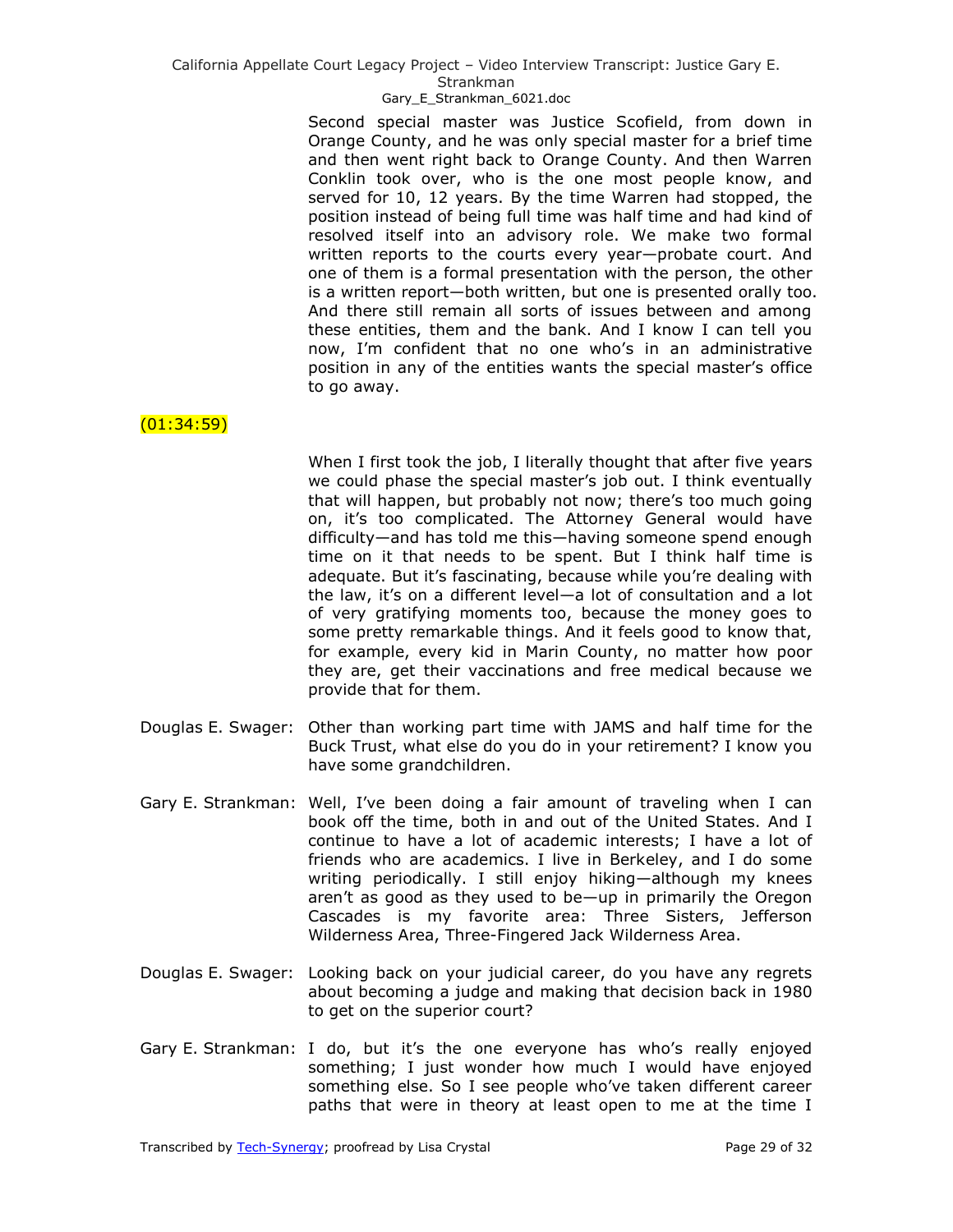### Gary E Strankman 6021.doc

made either decision to become a lawyer, the decision to become a DA, the decision to do a lot of administrative work in the DA's office, the decision to become a judge, the decision to become an appellate judge. And I wonder what my life would have been like, but the regret is one of curiosity, it's not one of sadness. I'm curious about how I would have turned out in some other areas, but I'm not sad that I made the choice I did. I had a wonderful career—wonderful as far as I'm concerned.

- Douglas E. Swager: Do you have any advice for lawyers who might be thinking about putting in an application to get appointed to the trial court now in California?
- Gary E. Strankman: Well, I think the main thing to remember is that it's a multiphase process. This is just pragmatism now. The first level is to get the Governor to send your name out. You don't want to use all your big guns to get that done—just enough to get it done. The second level is you've got to work with the bar and enough that they give you a really good rating so that the Governor wants to appoint you. And then out of the people who got the rating, you've got to do the push to get yourself to be the one named, which does require you to bring in the people like you think may know the Governor if you don't. So it's a three-step process.

So for those people, that's the advice I always give them; to think about it in three steps. Think about who you're going to use differently; think about how you're going to approach each of those levels differently, because they're different processes.

- Douglas E. Swager: Do you have any advice that you want to pass on to the newly admitted judges, people who've just been appointed either with the trial court or the Court of Appeal?
- Gary E. Strankman: I would say, I think everyone who becomes a judge, almost without exception, has a strong desire to do the right thing. One of the most difficult times is when you're not sure whether that conflicts with what the law is compelling you to do. When you get that feeling, that's the case you've got to slow down on and think about, because your sense of justice may well be right.

## $(01:40:01)$

On the other hand, given the level that you are in the system, maybe all you can do is signal to the next level—which I did on the Court of Appeal and at the trial court: "I hope you change it, because I feel compelled to follow this law." But I think you should never abandon your sense of justice.

Douglas E. Swager: What would you say are your proudest accomplishments as a judge?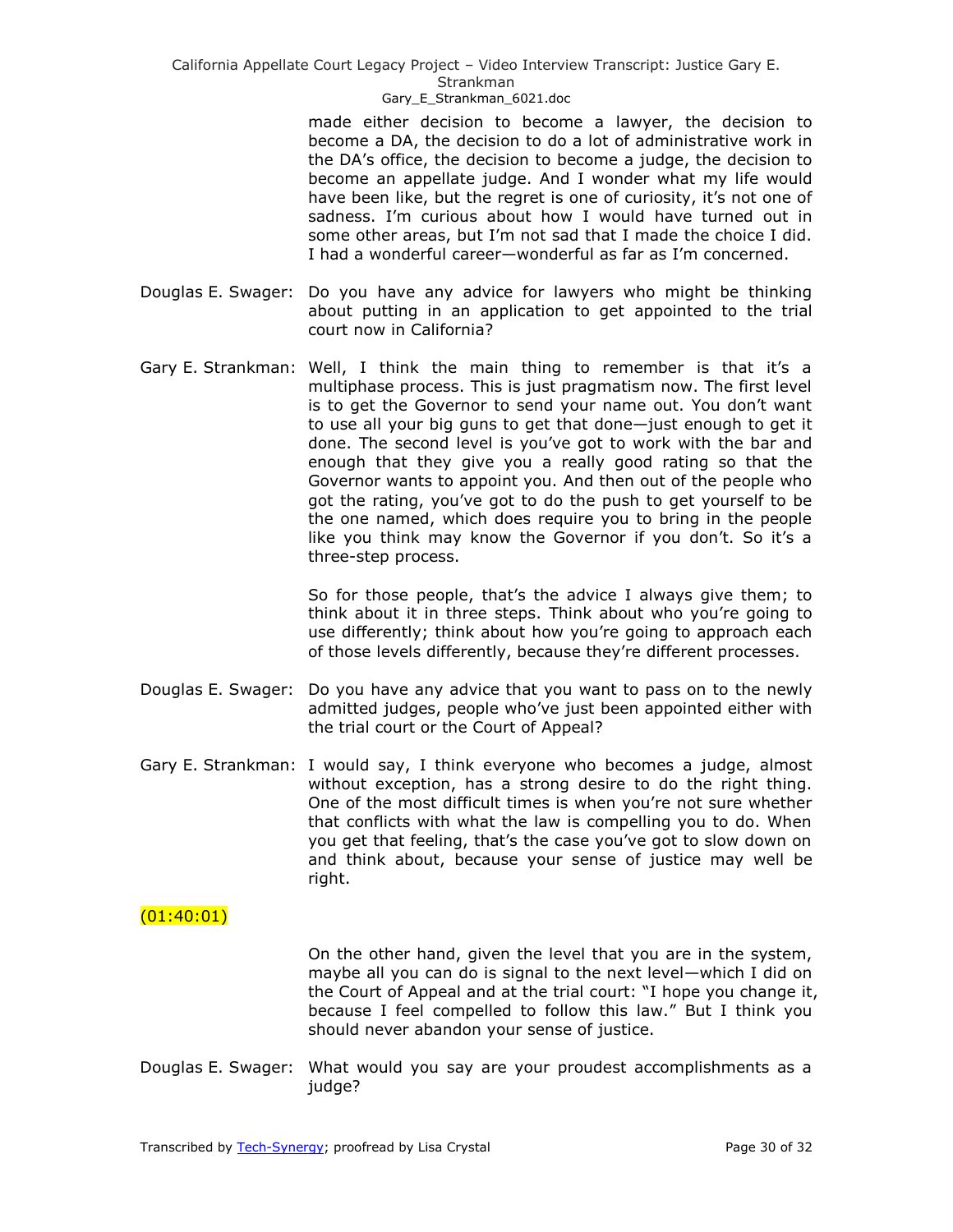Gary E. Strankman: I was very gratified when my colleagues reelected me as presiding judge in Contra Costa; I mean, it's one thing to get elected, it's another thing to have elected you a second time. As you know, that's not a seniority system out there; that was just election. I was proud of some of the changes, administrative changes, I was able to make when I was there that I think benefit probably PJs that are still out there—even though they may not know how they got started or where they came from.

> Here, there are so many things, but I think one of the things is a really pragmatic thing. You were here, I think, at the time. I got the idea that we ought to open up our computer systems to the lawyers so they could access the computer and find out where their cases were without bugging our clerks. Because I'd made a survey of our clerks' office, and they told me that over a third of their time was answering questions by lawyers which the lawyers could look up themselves—scheduling questions, that sort of thing. We fortunately were going off Wang at that time, so we were able to develop a system to do that with appropriate firewalls. I had a lot of resistance for that from my other APJs—as I shared at our own PJ meetings, some opposition among my own court. The Supreme Court couldn't do it at that time because they were still on the Wang system; so I couldn't get a lot of support from them because they couldn't do it, not because they were adverse to it. They just couldn't do it. But we got that pushed through, and I think now it's standard throughout the state. It's a very small, pragmatic thing, but I was very proud of that. *[laughing]* It's not some big, major thing.

- Douglas E. Swager: How would you like to be remembered in terms of your legal career?
- Gary E. Strankman: Oh, I don't think anybody's going to remember me or my legal career, to tell you the truth. *[laughing]*
- Douglas E. Swager: I think you're being a bit modest?
- Gary E. Strankman: No, I don't think I'm being modest, I just don't think that . . . We walk on a seashore and the tide comes in. The idea that you think you're making a mark is an illusion, and I don't have that illusion. I mean, I think while you're there you do the best you can; and if somebody chooses to remember it later, great. But I don't have any . . . I think mostly what people remember are probably funny stuff that's better not said on this tape rather than anything that ought to be said. *[laughing]*
- Douglas E. Swager: Well, thank you very much, Justice Strankman, for taking time out of your busy schedule to come in and go through this—
- Gary E. Strankman: You are welcome! Let me tell you one story that came to mind.